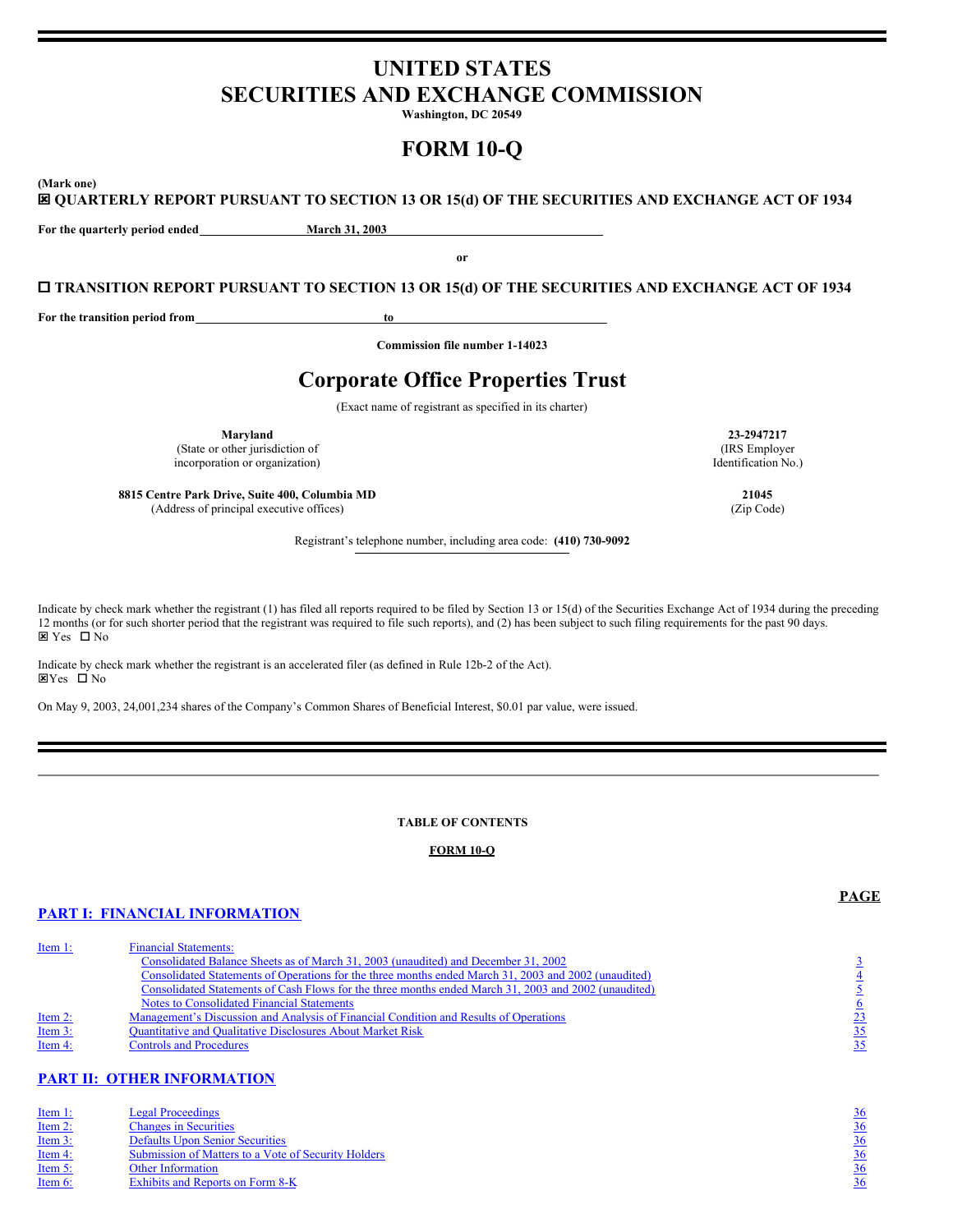<span id="page-1-1"></span><span id="page-1-0"></span>**PART I: FINANCIAL INFORMATION ITEM 1. Financial Statements**

> <span id="page-1-2"></span>**Corporate Office Properties Trust and Subsidiaries Consolidated Balance Sheets (Dollars in thousands)**

2

|                                                                                                            | March 31,<br>2003 |             | December 31,<br>2002 |           |
|------------------------------------------------------------------------------------------------------------|-------------------|-------------|----------------------|-----------|
| <b>Assets</b>                                                                                              |                   | (unaudited) |                      |           |
| Investment in real estate:                                                                                 |                   |             |                      |           |
| Operating properties, net                                                                                  | S.                | 1,010,161   | S                    | 1,008,178 |
| Property held for sale, net                                                                                |                   |             |                      | 16,792    |
| Projects under construction or development                                                                 |                   | 48,567      |                      | 34,567    |
| Total commercial real estate properties, net                                                               |                   | 1,058,728   |                      | 1,059,537 |
| Investments in and advances to unconsolidated real estate joint ventures                                   |                   | 9,679       |                      | 7,999     |
| Investment in real estate, net                                                                             |                   | 1,068,407   |                      | 1,067,536 |
| Cash and cash equivalents                                                                                  |                   | 6,282       |                      | 5,991     |
| Restricted cash                                                                                            |                   | 14,569      |                      | 9,739     |
| Accounts receivable, net                                                                                   |                   | 7,629       |                      | 3,509     |
| Investments in and advances to other unconsolidated entities                                               |                   | 1,621       |                      | 1,621     |
| Deferred rent receivable                                                                                   |                   | 14,278      |                      | 13,698    |
| Deferred charges, net                                                                                      |                   | 21,250      |                      | 23,199    |
| Prepaid and other assets                                                                                   |                   | 12,246      |                      | 11,260    |
| Furniture, fixtures and equipment, net                                                                     |                   | 1,565       |                      | 1,676     |
| <b>Total assets</b>                                                                                        | \$                | 1,147,847   | \$                   | 1,138,229 |
| Liabilities and shareholders' equity                                                                       |                   |             |                      |           |
| Liabilities:                                                                                               |                   |             |                      |           |
| Mortgage and other loans payable                                                                           | $\mathbb{S}$      | 707,990     | $\mathbb{S}$         | 705,056   |
| Accounts payable and accrued expenses                                                                      |                   | 12.040      |                      | 11,670    |
| Rents received in advance and security deposits                                                            |                   | 9,168       |                      | 8,253     |
| Dividends and distributions payable                                                                        |                   | 9,819       |                      | 9,794     |
| Deferred revenue associated with acquired operating leases                                                 |                   | 11,147      |                      | 11,758    |
| Fair value of derivatives                                                                                  |                   | 793         |                      | 494       |
| Other liabilities                                                                                          |                   | 6,157       |                      | 1,821     |
|                                                                                                            |                   |             |                      |           |
| Total liabilities                                                                                          |                   | 757,114     |                      | 748,846   |
| Minority interests:                                                                                        |                   |             |                      |           |
| Preferred units in the Operating Partnership                                                               |                   | 24,367      |                      | 24,367    |
| Common units in the Operating Partnership                                                                  |                   | 76,687      |                      | 76,519    |
| Total minority interests                                                                                   |                   | 101,054     |                      | 100,886   |
| Commitments and contingencies (Note 16)                                                                    |                   |             |                      |           |
| Shareholders' equity:                                                                                      |                   |             |                      |           |
| Preferred Shares of beneficial interest (\$0.01 par value; 10,000,000 shares authorized)                   |                   |             |                      |           |
| 1,725,000 designated as Series B Cumulative Redeemable Preferred Shares of beneficial interest (1,250,000) |                   |             |                      |           |
| shares issued with an aggregate liquidation preference of \$31,250 at March 31, 2003 and December 31,      |                   |             |                      |           |
| 2002)                                                                                                      |                   | 13          |                      | 13        |
| 544,000 designated as Series D Cumulative Convertible Redeemable Preferred Shares of beneficial interest   |                   |             |                      |           |
| (544,000 shares issued with an aggregate liquidation preference of \$13,600 at March 31, 2003 and          |                   |             |                      |           |
| December 31, 2002)                                                                                         |                   | 5           |                      | 5         |
| 1,265,000 designated as Series E Cumulative Redeemable Preferred Shares of beneficial interest (1,150,000) |                   |             |                      |           |
| shares issued with an aggregate liquidation preference of \$28,750 at March 31, 2003 and December 31,      |                   |             |                      |           |
| 2002)                                                                                                      |                   | 11          |                      | 11        |
| 1,425,000 designated as Series F Cumulative Redeemable Preferred Shares of beneficial interest (1,425,000) |                   |             |                      |           |
| shares issued with an aggregate liquidation preference of \$35,625 at March 31, 2003 and December 31,      |                   |             |                      |           |
| 2002                                                                                                       |                   | 14          |                      | 14        |
| Common Shares of beneficial interest (\$0.01 par value; 45,000,000 shares authorized, shares issued of     |                   |             |                      |           |
| 23,932,378 at March 31, 2003 and 23,772,732 at December 31, 2002)                                          |                   | 239         |                      | 238       |
| Additional paid-in capital                                                                                 |                   | 315,781     |                      | 313,786   |
| Cumulative distributions in excess of net income                                                           |                   | (20, 752)   |                      | (21,067)  |
| Value of unearned restricted common share grants                                                           |                   | (3,657)     |                      | (2,739)   |
| Treasury shares, at cost (166,600 shares)                                                                  |                   | (1, 415)    |                      | (1, 415)  |
| Accumulated other comprehensive loss                                                                       |                   | (560)       |                      | (349)     |
| Total shareholders' equity                                                                                 |                   | 289,679     |                      | 288,497   |
| Total liabilities and shareholders' equity                                                                 | $\mathbb{S}$      | 1,147,847   | $\mathbb{S}$         | 1,138,229 |

<span id="page-1-3"></span>See accompanying notes to consolidated financial statements.

3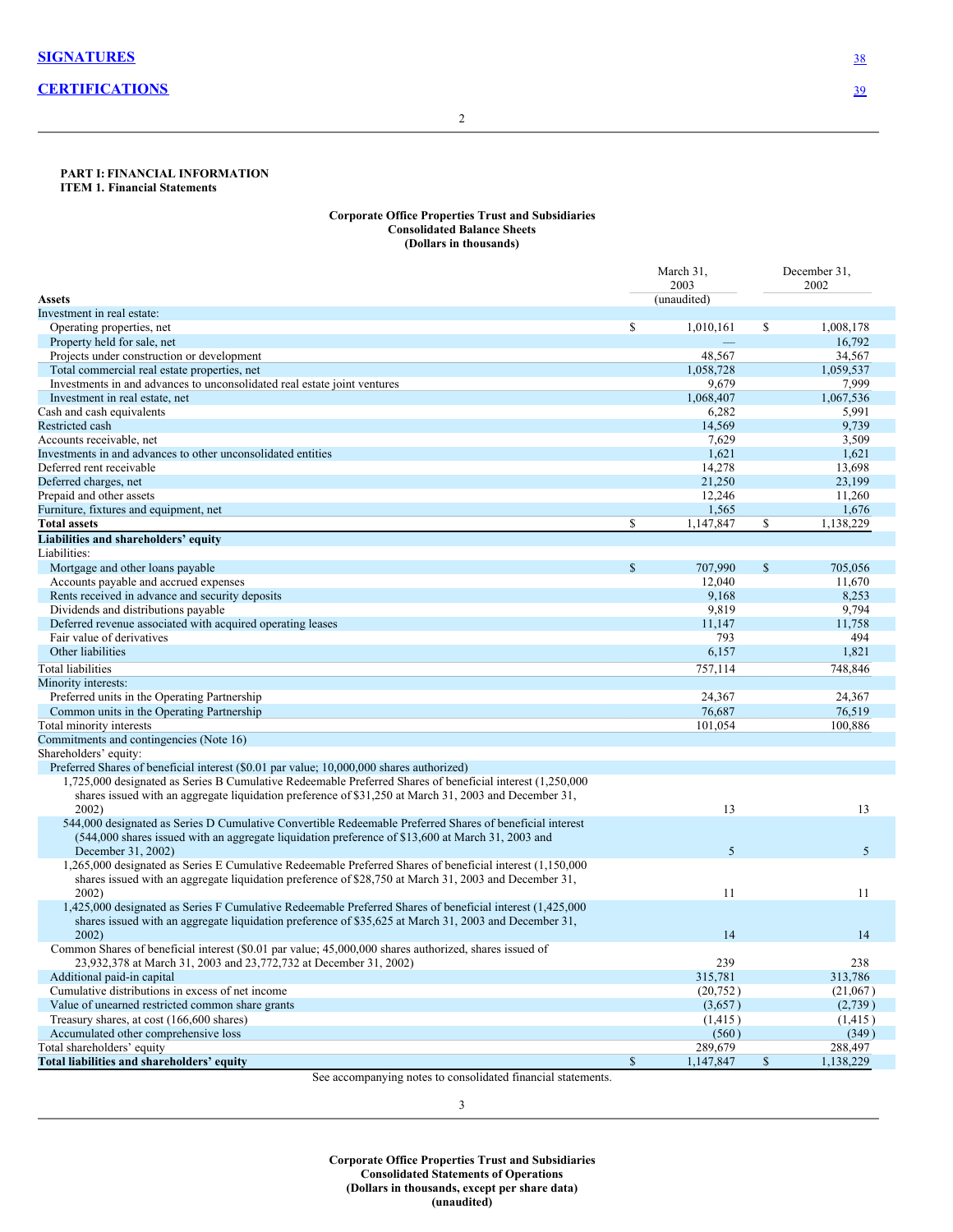For the three months ended March 31,

|                                                                                                                  | 2003          |         | 2002          |          |
|------------------------------------------------------------------------------------------------------------------|---------------|---------|---------------|----------|
| Real Estate Operations:                                                                                          |               |         |               |          |
| Revenues                                                                                                         |               |         |               |          |
| Rental revenue                                                                                                   | <sup>\$</sup> | 35,989  | $\mathsf{\$}$ | 29,891   |
| Tenant recoveries and other revenue                                                                              |               | 5,529   |               | 3,822    |
| Revenue from real estate operations                                                                              |               | 41,518  |               | 33,713   |
| Expenses                                                                                                         |               |         |               |          |
| Property operating                                                                                               |               | 13.654  |               | 9.876    |
| Interest                                                                                                         |               | 10,135  |               | 8,575    |
| Amortization of deferred financing costs                                                                         |               | 589     |               | 528      |
| Depreciation and other amortization                                                                              |               | 8,044   |               | 6,715    |
| Expenses from real estate operations                                                                             |               | 32.422  |               | 25,694   |
| Earnings from real estate operations before equity in (loss) income of unconsolidated real estate joint ventures |               | 9,096   |               | 8,019    |
| Equity in (loss) income of unconsolidated real estate joint ventures                                             |               | (153)   |               | 18       |
| Earnings from real estate operations                                                                             |               | 8,943   |               | 8,037    |
| Service operations:                                                                                              |               |         |               |          |
| Revenues                                                                                                         |               | 681     |               | 1.011    |
| Expenses                                                                                                         |               | (762)   |               | (1,094)  |
| Equity in loss of unconsolidated Service Companies                                                               |               |         |               | (7)      |
| Losses from service operations                                                                                   |               | (81)    |               | (90)     |
| General and administrative expenses                                                                              |               | (1.948) |               | (2,170)  |
| Income before gain on sales of real estate, minority interests, income taxes and discontinued operations         |               | 6,914   |               | 5,777    |
| Gain on sales of real estate                                                                                     |               | 404     |               | 946      |
| Income before minority interests, income taxes and discontinued operations                                       |               | 7.318   |               | 6.723    |
| Minority interests                                                                                               |               |         |               |          |
| Common units in the Operating Partnership                                                                        |               | (1,215) |               | (1,168)  |
| Preferred units in the Operating Partnership                                                                     |               | (572)   |               | (572)    |
| Other consolidated entities                                                                                      |               |         |               | (31)     |
| Income before income taxes and discontinued operations                                                           |               | 5,531   |               | 4,952    |
| Income tax benefit, net of minority interests                                                                    |               | 21      |               | 27       |
| Income before discontinued operations                                                                            |               | 5,552   |               | 4,979    |
| Income from discontinued operations, net of minority interests                                                   |               | 2,435   |               | 316      |
| Net income                                                                                                       |               | 7.987   |               | 5,295    |
| Preferred share dividends                                                                                        |               | (2,533) |               | (2, 533) |
| Net income available to common shareholders                                                                      | \$            | 5,454   | \$            | 2,762    |
| Basic earnings per common share                                                                                  |               |         |               |          |
| Income before discontinued operations                                                                            | S             | 0.13    | \$            | 0.12     |
| Discontinued operations                                                                                          |               | 0.10    |               | 0.01     |
| Net income                                                                                                       | S             | 0.23    | \$            | 0.13     |
| Diluted earnings per common share                                                                                |               |         |               |          |
| Income before discontinued operations                                                                            | $\mathbb{S}$  | 0.12    | \$            | 0.11     |
| Discontinued operations                                                                                          |               | 0.10    |               | 0.02     |
| Net income                                                                                                       | S             | 0.22    | $\mathbb{S}$  | 0.13     |

See accompanying notes to consolidated financial statements.

4

# <span id="page-2-0"></span>**Corporate Office Properties Trust and Subsidiaries Consolidated Statements of Cash Flows (Dollars in thousands)**

**(unaudited)**

|                                                                                                 |    | For the three months ended<br>March 31, |           |
|-------------------------------------------------------------------------------------------------|----|-----------------------------------------|-----------|
|                                                                                                 |    | 2003                                    | 2002      |
| <b>Cash flows from operating activities</b>                                                     |    |                                         |           |
| Net income                                                                                      | S. | 7,987<br>\$                             | 5,295     |
| Adjustments to reconcile net income to net cash provided by operating activities:               |    |                                         |           |
| Minority interests                                                                              |    | 2,805                                   | 1.940     |
| Depreciation and other amortization                                                             |    | 8.063                                   | 6.867     |
| Amortization of deferred financing costs                                                        |    | 589                                     | 528       |
| Amortization of value of acquired operating leases                                              |    | (549)                                   | (226)     |
| Equity in loss (income) of unconsolidated entities                                              |    | 153                                     | (11)      |
| Gain on sales of real estate, including amounts in discontinued operations                      |    | (3, 415)                                | (946)     |
| Changes in operating assets and liabilities:                                                    |    |                                         |           |
| Increase in deferred rent receivable                                                            |    | (1,179)                                 | (204)     |
| Increase in accounts receivable, restricted cash and prepaid and other assets                   |    | (2,607)                                 | (3,619)   |
| Increase in accounts payable, accrued expenses, rents received in advance and security deposits |    | 2,743                                   | 1,327     |
| Other                                                                                           |    | 564                                     | 914       |
| Net cash provided by operating activities                                                       |    | 15,154                                  | 11,865    |
| Cash flows from investing activities                                                            |    |                                         |           |
| Purchases of and additions to commercial real estate properties                                 |    | (26, 427)                               | (19,300)  |
| Proceeds from sales of properties                                                               |    | 36.965                                  | 1,345     |
| Investments in and advances to unconsolidated real estate joint ventures                        |    | (944)                                   | (421)     |
| Leasing commissions paid                                                                        |    | (463)                                   | (1,901)   |
| Decrease (increase) in advances to certain real estate joint ventures                           |    |                                         | 91        |
| Other                                                                                           |    | (5,358)                                 | (62)      |
| Net cash provided by (used in) investing activities                                             |    | 3,773                                   | (20, 248) |
| Cash flows from financing activities                                                            |    |                                         |           |
| Proceeds from mortgage and other loans payable                                                  |    | 27.540                                  | 21.857    |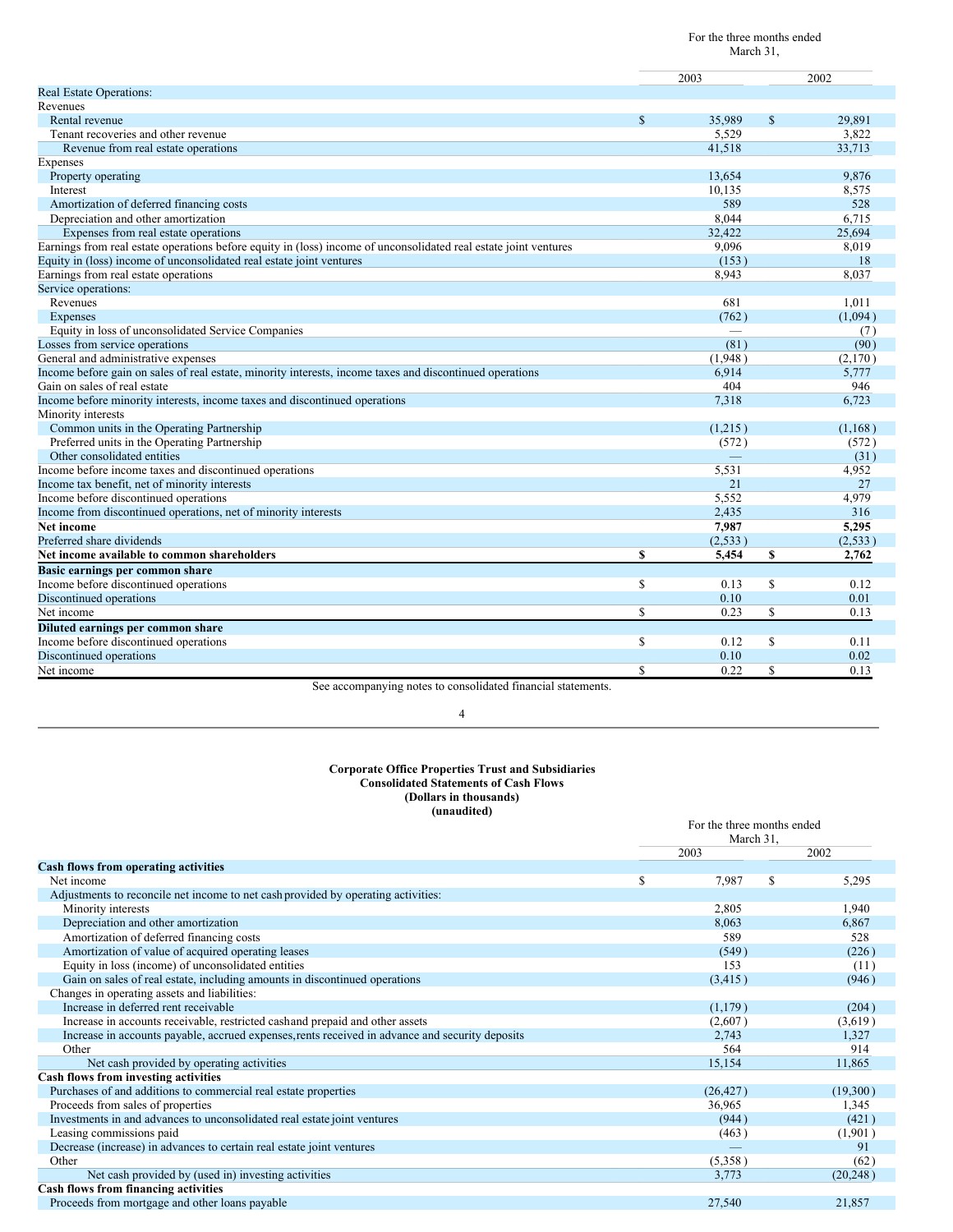| Repayments of mortgage and other loans payable       | (41,608)  | (24, 363) |
|------------------------------------------------------|-----------|-----------|
| Deferred financing costs paid                        | (206)     | (772)     |
| Increase (decrease) in other liabilities             | 4,000     | (5,022)   |
| Net proceeds from issuance of common shares          | 566       | 23,660    |
| Dividends paid                                       | (8,066)   | (6,777)   |
| Distributions paid                                   | (2,131)   | (2,590)   |
| Other                                                | 1.269     |           |
| Net cash (used in) provided by financing activities  | (18, 636) | 5,993     |
| Net increase (decrease) in cash and cash equivalents | 291       | (2,390)   |
| Cash and cash equivalents                            |           |           |
| Beginning of year                                    | 5,991     | 6,640     |
| End of year                                          | 6.282     | 4,250     |
| 1.1.1.1.0                                            |           |           |

See accompanying notes to consolidated financial statements.

5

### **Corporate Office Properties Trust and Subsidiaries**

### <span id="page-3-0"></span>**Notes to Consolidated Financial Statements (Dollars in thousands, except per share data)**

### **1. Organization**

Corporate Office Properties Trust ("COPT") and subsidiaries (collectively, the "Company") is a fully- integrated and self-managed real estate investment trust ("REIT"). We focus principally on the ownership, management, leasing, acquisition and development of suburban office properties located in select submarkets in the Mid-Atlantic region of the United States. COPT is qualified as a REIT as defined in the Internal Revenue Code and is the successor to a corporation organized in 1988. As of March 31, 2003, our portfolio included 112 operating properties, including three owned through joint ventures.

We conduct almost all of our operations through our operating partnership, Corporate Office Properties, L.P. (the "Operating Partnership"), for which we are the managing general partner. The Operating Partnership owns real estate both directly and through subsidiary partnerships and limited liability companies ("LLCs"). A summary of our Operating Partnership's forms of ownership and the percentage of those ownership forms owned by COPT as of March 31, 2003 follows:

|                                 | % Owned<br>by COPT |
|---------------------------------|--------------------|
| Common Units                    | 71%                |
| Series A Preferred Units        | 100%               |
| Series B Preferred Units        | 100%               |
| Series C Preferred Units        | $0\%$              |
| Series D Preferred Units        | 100%               |
| Series E Preferred Units        | 100%               |
| <b>Series F Preferred Units</b> | 100%               |

The Operating Partnership also owns 100% of Corporate Office Management, Inc. ("COMI") (together with its subsidiaries defined as the "Service Companies"). COMI's consolidated subsidiaries are set forth below:

| <b>Entity Name</b>                           | Type of Service Business     |
|----------------------------------------------|------------------------------|
| Corporate Realty Management, LLC ("CRM")     | Real Estate Management       |
| Corporate Development Services, LLC ("CDS")  | Construction and Development |
| Corporate Cooling and Controls, LLC ("CC&C") | Heating and Air Conditioning |

### **2. Basis of Presentation**

The accompanying unaudited interim Consolidated Financial Statements have been prepared in accordance with the rules and regulations for reporting on Form 10-Q. Accordingly, certain information and disclosures required by accounting principles generally accepted in the United States for complete Consolidated Financial Statements are not included herein. These interim financial statements should be read together with the financial statements and notes thereto included in our 2002 Annual Report on Form 10-K. The interim financial statements on the previous pages reflect all adjustments which we believe are necessary for the fair presentation of our financial position and results of operations for the interim periods presented. These adjustments are of a normal recurring nature. The results of operations for such interim periods are not necessarily indicative of the results for a full year.

We use four different accounting methods to report our investments in entities: the consolidation method, the equity method, the cost method and the financing method.

#### **Consolidation Method**

We use the consolidation method when we own most of the outstanding voting interests in an entity and can control its operations. This means the accounts of the entity are combined with our accounts. We eliminate balances and transactions between companies when we consolidate these accounts. Our Consolidated Financial Statements include the accounts of:

- COPT;
- the Operating Partnership and its subsidiary partnerships and LLCs;
- the Service Companies; and
- Corporate Office Properties Holdings, Inc. (of which we own 100%).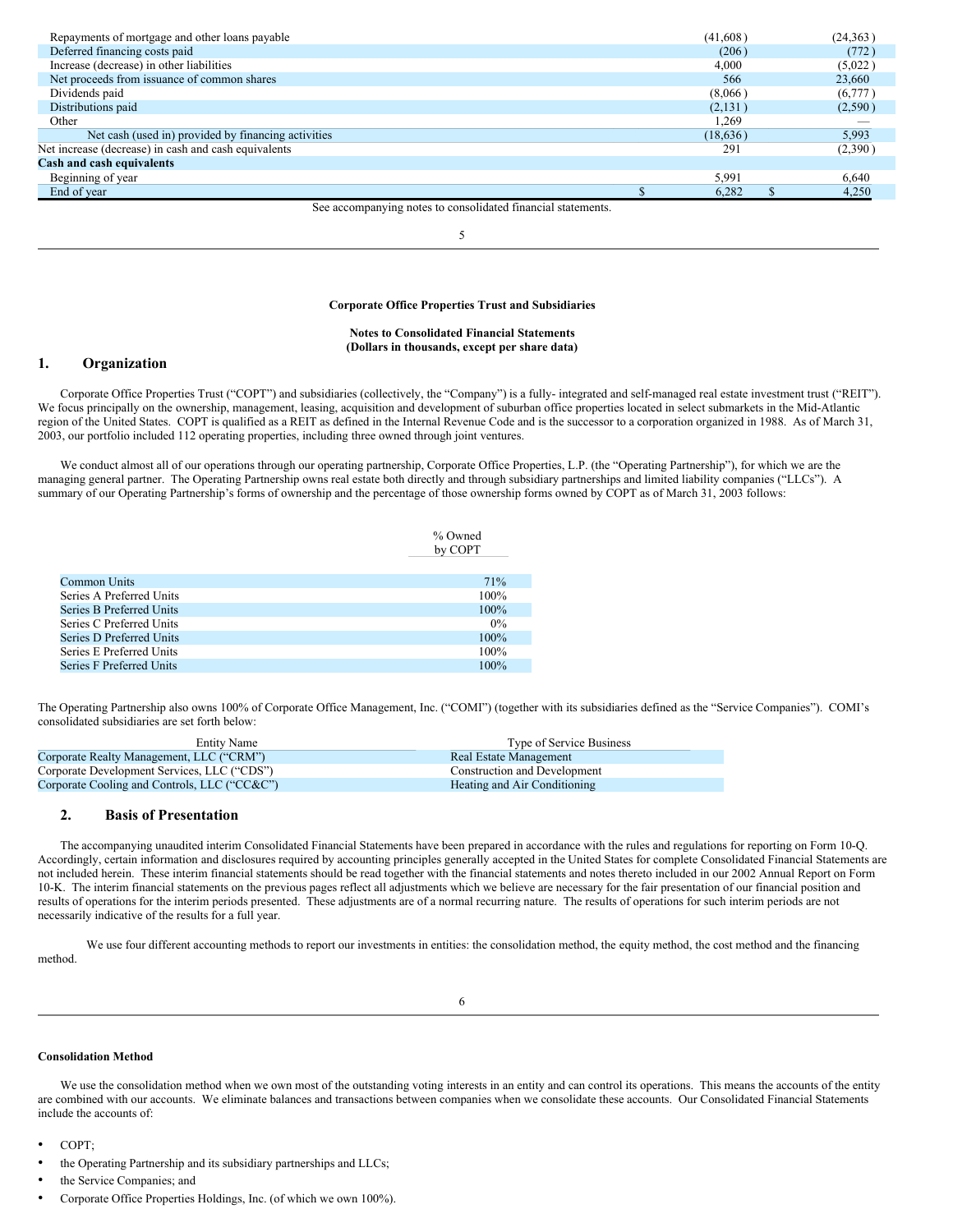See the section in Note 3 entitled "Recent Accounting Pronouncements" for a description of Financial Accounting Standards Board ("FASB") Interpretation No. 46, "Consolidation of Variable Interest Entities" ("FIN 46"). FIN 46 affects our determination of when to use the consolidation method of accounting.

#### **Equity Method**

We use the equity method of accounting when we own an interest in an entity and can exert significant influence over the entity's operations but cannot control the entity's operations. Under the equity method, we report:

- our ownership interest in the entity's capital as an investment on our Consolidated Balance Sheets; and
- our percentage share of the earnings or losses from the entity in our Consolidated Statements of Operations.

See the section in Note 3 entitled "Recent Accounting Pronouncements" for a description of FIN 46. FIN 46 affects our determination of when to use the equity method of accounting.

#### **Cost Method**

We use the cost method of accounting when we own an interest in an entity and cannot exert significant influence over the entity's operations. Under the cost method, we report:

- the cost of our investment in the entity as an investment on our Consolidated Balance Sheets; and
- distributions to us of the entity's earnings in our Consolidated Statements of Operations.

#### **Financing Method**

We use the financing method of accounting for certain real estate joint ventures. We use this method when we contribute a parcel of land into a real estate joint venture and have an option to acquire our partner's joint venture interest for a pre-determined purchase price. Details of the financing method of accounting are described below:

- the costs associated with a land parcel at the time of its contribution into a joint venture are reported as commercial real estate properties on our Consolidated Balance Sheets;
- the cash received from a joint venture in connection with our land contribution is reported as other liabilities on our Consolidated Balance Sheets. The liability is accreted towards the pre-determined purchase price over the life of our option to acquire our partner's interest in the joint venture. We also report interest expense in connection with the accretion of the liability;
- as construction of a building on the land parcel is completed and operations of the building commence, we report 100% of the revenues and expenses associated with the property on our Consolidated Statements of Operations; and
- *•* construction costs and debt activity for the real estate project relating to periods after the land contribution are not reported by us.
	- 7

At the time we exercise the option to acquire our partner's joint venture interest, we begin consolidating the accounts of the entity with our accounts. See the section in Note 3 entitled "Recent Accounting Pronouncements" for a description of FIN 46. FIN 46 affects our determination of when to use the financing method of accounting.

#### **Reclassification**

We reclassified certain amounts from the prior period to conform to the current period presentation of our Consolidated Financial Statements. These reclassifications did not affect consolidated net income or shareholders' equity. See the section in Note 3 entitled "Recent Accounting Pronouncements" for a description of (1) our reclassification in connection with our accounting under Statement of Financial Accounting Standards No. 141, "Business Combinations" ("SFAS 141") and (2) our reclassification of 2002 losses on early retirement of debt in connection with our adoption of Statement of Financial Accounting Standards No. 145, "Rescission of FASB Statements No. 4, 44 and 64, Amendment of FASB Statement No. 13 and Technical Corrections" ("SFAS No. 145") on January 1, 2003.

### **3. Summary of Significant Accounting Policies**

#### **Use of Estimates in the Preparation of Financial Statements**

We make estimates and assumptions when preparing financial statements under generally accepted accounting principles ("GAAP"). These estimates and assumptions affect various matters, including:

- the reported amounts of assets and liabilities in our Consolidated Balance Sheets at the dates of the financial statements;
- the disclosure of contingent assets and liabilities at the dates of the financial statements; and
- the reported amounts of revenues and expenses in our Consolidated Statements of Operations during the reporting periods.

These estimates involve judgments with respect to, among other things, future economic factors that are difficult to predict and are often beyond management's control. As a result, actual amounts could differ from these estimates.

#### **Minority Interests**

As discussed previously, we consolidate the accounts of our Operating Partnership and its subsidiaries into our financial statements. However, we do not own 100% of the Operating Partnership. Our Operating Partnership also did not own 11% of one of its subsidiary partnerships until September 11, 2002, when it acquired that remaining interest. In addition, COMI did not own 20% of one of its subsidiaries, CC&C, until May 31, 2002, when it acquired that remaining interest. The amounts reported for minority interests on our Consolidated Balance Sheets represent the portion of these consolidated entities' equity that we do not own. The amounts reported for minority interests on our Consolidated Statements of Operations represent the portion of these consolidated entities' net income not allocated to us.

Common units of the Operating Partnership ("common units") are substantially similar to our common shares of beneficial interest ("common shares"). Common units are also exchangeable into our common shares, subject to certain conditions.

The only preferred units in the Operating Partnership not owned by us during the reporting periods were 1,016,662 Series C Preferred Units.

#### **Earnings Per Share ("EPS")**

We present both basic and diluted EPS. We compute basic EPS by dividing income available to common shareholders by the weighted average number of common shares outstanding during the year. Our computation of diluted EPS is similar except that: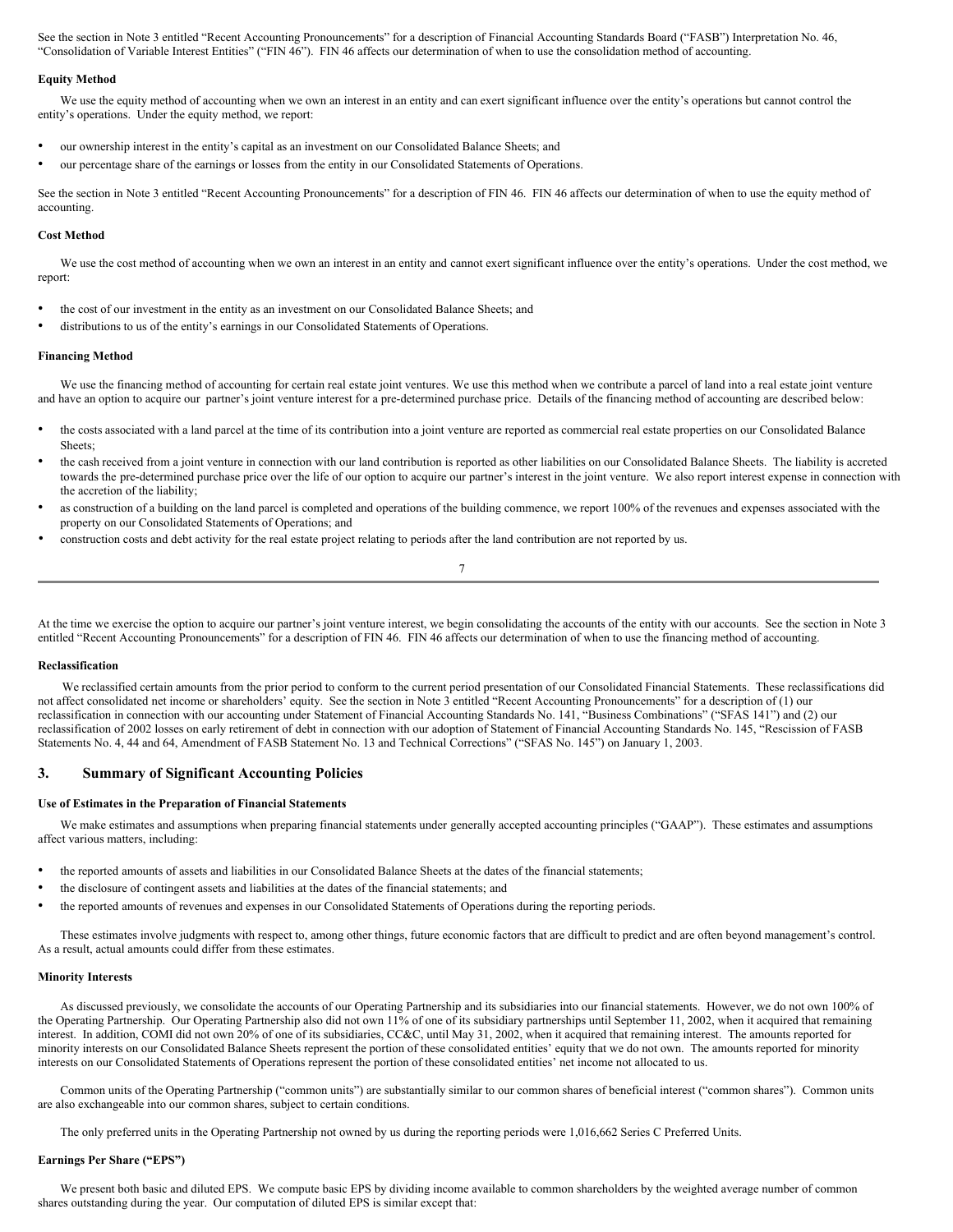| the denominator is increased to include the weighted average number of potential additional common shares that would have been outstanding if securities that are |
|-------------------------------------------------------------------------------------------------------------------------------------------------------------------|
| convertible into our common shares were converted; and                                                                                                            |

8

• the numerator is adjusted to add back any convertible preferred dividends and any other changes in income or loss that would result from the assumed conversion into common shares.

Our computation of diluted EPS does not assume conversion of securities into our common shares if conversion of those securities would increase our diluted EPS in a given year. A summary of the numerator and denominator for purposes of basic and diluted EPS calculations is set forth below (dollars and shares in thousands, except per share data):

|                                                                          |   | For the three months |              |        |
|--------------------------------------------------------------------------|---|----------------------|--------------|--------|
|                                                                          |   | ended March 31.      |              |        |
|                                                                          |   | 2003                 |              | 2002   |
| Numerator:                                                               |   |                      |              |        |
| Numerator for basic EPS on net income available to common shareholders   | S | 5,454                | \$           | 2,762  |
| Less: Income from discontinued operations, net                           |   | (2, 435)             |              | (316)  |
| Numerator for basic EPS before discontinued operations                   |   | 3,019                |              | 2,446  |
| Add: Series D Preferred Share dividends                                  |   | 136                  |              |        |
| Numerator for diluted EPS before discontinued operations                 |   | 3,155                |              | 2,446  |
| Add: Income from discontinued operations, net                            |   | 2,435                |              | 316    |
| Numerator for diluted EPS on net income available to common shareholders |   | 5,590                | \$           | 2,762  |
| Denominator (all weighted averages):                                     |   |                      |              |        |
| Denominator for basic EPS (common shares)                                |   | 23,323               |              | 20,889 |
| Assumed conversion of share options                                      |   | 972                  |              | 765    |
| Assumed conversion of Series D Preferred Shares                          |   | 1,197                |              |        |
| Denominator for diluted EPS                                              |   | 25,492               |              | 21,654 |
|                                                                          |   |                      |              |        |
| <b>Basic EPS:</b>                                                        |   |                      |              |        |
| Income before discontinued operations                                    | S | 0.13                 | $\mathbb{S}$ | 0.12   |
| Income from discontinued operations                                      |   | 0.10                 |              | 0.01   |
| Net income available to common shareholders                              |   | 0.23                 | \$           | 0.13   |
| Diluted EPS:                                                             |   |                      |              |        |
| Income before discontinued operations                                    | S | 0.12                 | $\mathbb{S}$ | 0.11   |
| Income from discontinued operations                                      |   | 0.10                 |              | 0.02   |
| Net income available to common shareholders                              |   |                      |              |        |
|                                                                          |   | 0.22                 | \$           | 0.13   |

Our diluted EPS computation for the three months ended March 31, 2003 only assumes conversion of share options and Series D Cumulative Convertible Redeemable Preferred Shares of beneficial interest (the "Series D Preferred Shares") because conversions of preferred units, common units and vesting of restricted common shares would increase diluted EPS in that year. Our diluted EPS computation for the three months ended March 31, 2002 only assumes conversion of share options because conversions of Series D Preferred Shares, preferred units, common units and vesting of restricted common shares would increase diluted EPS in that year.

### **Stock-Based Compensation**

We and the Service Companies recognize expense from share options issued to employees using the intrinsic value method. As a result, we do not record compensation expense for share option grants except as set forth below:

- When the exercise price of a share option grant is less than the market price of our common shares on the option grant date, we recognize compensation expense equal to the difference between the exercise price and the grant-date market price; this compensation expense is recognized over the service period to which the options relate.
- In 1999, we reduced the exercise price of 360,500 share options from \$9.25 to \$8.00. We recognize compensation expense on the share price appreciation and future vesting associated with the re-priced share options. As of March 31, 2003, 7,700 of these shares options were outstanding.
- We recognize compensation expense on share options granted to employees of CRM and CC&C prior to January 1, 2001 equal to the difference between the exercise price of such share options and the market price of our common shares on January 1, 2001, to the extent such amount relates to service periods remaining after January 1, 2001.

 $\overline{Q}$ 

We grant common shares subject to forfeiture restrictions to certain employees. We recognize compensation expense for such grants over the service periods to which the grants relate. We compute compensation expense for common share grants based on the value of such grants, as determined by the value of our common shares on the applicable measurement date, as defined below:

- When forfeiture restrictions on grants only require the recipient to remain employed by us over defined periods of time for such restrictions to lapse, the measurement date is the date the shares are granted.
- When forfeiture restrictions on grants require (1) that the recipient remain employed by us over defined periods of time and (2) that the Company meet certain performance criteria for such restrictions to lapse, the measurement date is the date that the performance criteria are deemed to be met.

Expenses from stock-based compensation are reflected in our Consolidated Statements of Operations as follows:

- an increase in general and administrative expenses of \$39 in the three months ended March 31, 2003 and \$115 in the three months ended March 31, 2002; and
- an increase in our losses from service operations of \$8 in the three months ended March 31, 2003 and a decrease in our losses from service operations of \$36 in the three months ended March 31, 2002.

The following table summarizes our operating results as if we elected to account for our stock-based compensation under the fair value provisions of Statement of Financial Accounting Standards No. 123, "Accounting for Stock-Based Compensation:"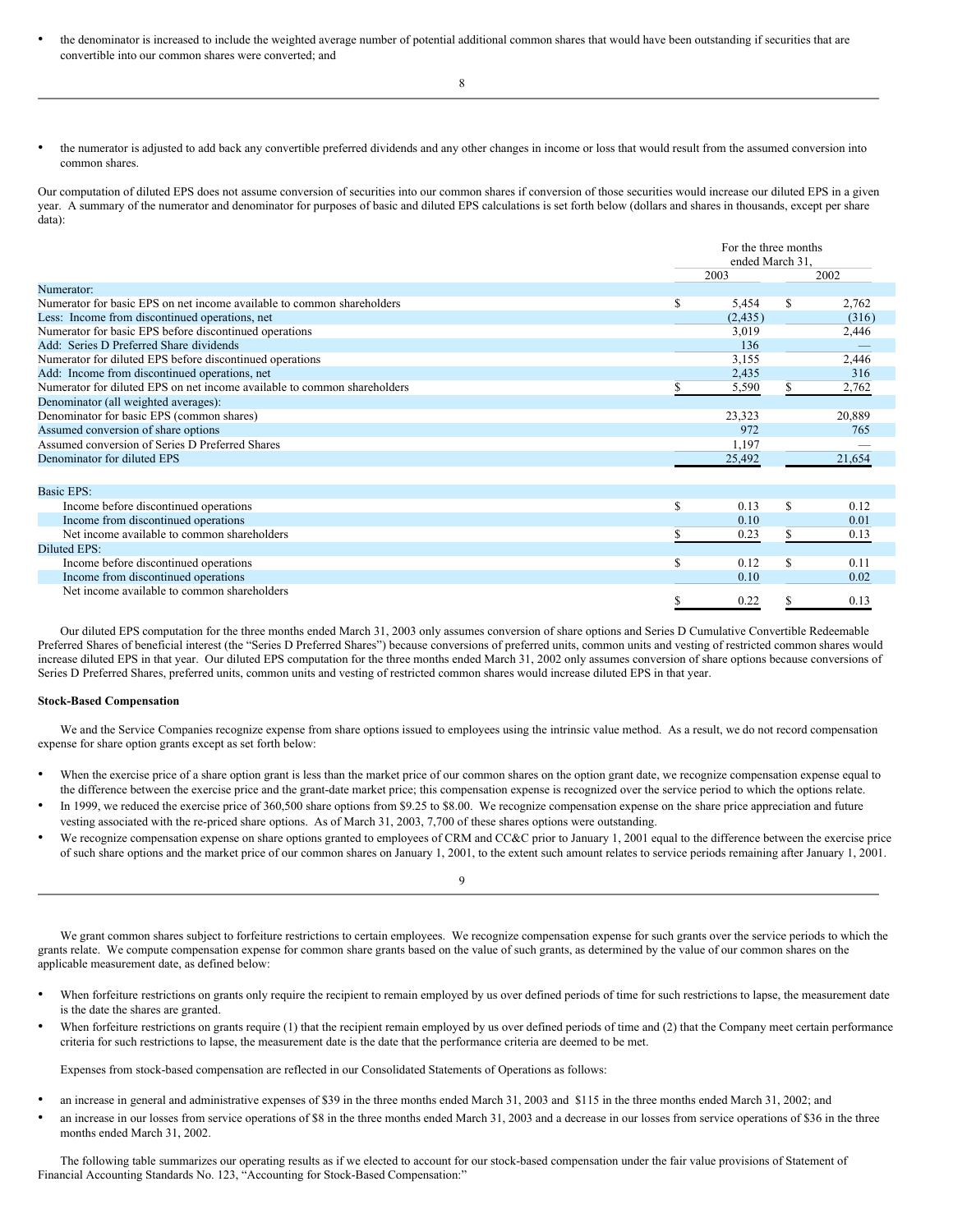For the three months ended March 31,

|                                                                                                                         | 2003  |     | 2002  |
|-------------------------------------------------------------------------------------------------------------------------|-------|-----|-------|
| Net income available to common shareholders, as reported                                                                | 5.454 |     | 2.762 |
| Add: Stock-based compensation expense, net of related tax effects and minority interests, included in the determination |       |     |       |
| of net income available to common shareholders                                                                          | 202   |     | 353   |
| Less: Stock-based compensation expense determined under the fair value based method, net of related tax effects and     |       |     |       |
| minority interests                                                                                                      | (232) |     | (415) |
| Net income available to common shareholders, pro forma                                                                  | 5,424 |     | 2,700 |
| Basic earnings per share on net income available to common shareholders, as reported                                    | 0.23  |     | 0.13  |
| Basic earnings per share on net income available to common shareholders, pro forma                                      | 0.23  |     | 0.13  |
| Diluted earnings per share on net income available to common shareholders, as reported                                  | 0.22  | \$. | 0.13  |
| Diluted earnings per share on net income available to common shareholders, pro forma                                    | 0.22  |     | 0.12  |

The stock-based compensation expense under the fair value method, as reported in the above table, was computed using the Black-Scholes option-pricing model.

#### **Recent Accounting Pronouncements**

On July 1, 2001, we adopted SFAS 141. SFAS 141 requires that the purchase method of accounting be used for all business combinations initiated after June 30, 2001. SFAS 141 also requires upon the acquisition of operating real estate that value be assigned to in-place operating leases. The effect of SFAS 141 on the Company's accounting for in-place operating leases is as follows:

• Value is assigned to in-place operating leases to the extent that the future cash flows under the contractual lease terms are above or below market at the time of acquisition. For example, if we acquire a property and the leases in place for that property carry rents below the market rent for such leases at the time of acquisition, we classify the amount equal to the difference as deferred revenue and increase the amount of the acquisition classified as investment in real estate. Conversely, if the leases in place for that property carry rents above the market rent, we classify the amount equal to the

| I            |  |
|--------------|--|
| ٦<br>×<br>۰. |  |

difference as a deferred asset, and decrease the amount of the acquisition classified as investment in real estate. Deferred revenue or deferred assets recorded in connection with in-place operating leases of acquired properties are amortized into rental revenue over the lives of the leases.

• Value is assigned to the deemed cost avoidance of acquiring in-place operating leases. For example, when a new lease is entered into, the lessor typically incurs a number of origination costs in connection with the leases; such costs include tenant improvements and leasing costs. When a property is acquired with in-place leases, the origination costs for such leases were already incurred by the prior owner. Therefore, to recognize the value of these costs in recording a property acquisition, we assign value to the tenant improvements and leasing costs associated with the remaining term of in-place operating leases. The value assigned reduces the amount of the acquisition attributable to the base building's acquisition cost. The value assigned to the tenant improvements and leasing costs is depreciated or amortized over the lives of the leases. Since the depreciation period for tenant improvements and amortization period for leasing costs is less than the depreciation period attributable to a base building's acquisition cost, the effect of SFAS 141 is to increase depreciation and amortization expense until the tenant improvements and leasing costs have been fully depreciated or amortized, and to decrease depreciation and amortization expense afterwards.

We reclassified certain items in connection with our accounting under SFAS 141 in the quarter ended March 31, 2003. The primary effects of the reclassification to our Consolidated Financial Statements were as follows:

- since the in-place leases of properties acquired since July 1, 2001 were on average at below market rents, the application of SFAS 141 resulted in our recording of net deferred revenue; and
- we recognized additional rental revenue in 2002 associated with the amortization of the deferred revenue described above and recognized offsetting depreciation and amortization expense on tenant improvements and leasing costs associated with in-place leases.

We are changing our presentation of the effects of SFAS 141 on the results of operations by reclassifying the depreciation of tenant improvements and amortization of leasing costs associated with in-place operating leases of acquired properties from rental revenue to depreciation and amortization expense. We believe that the revised presentation of the results of operations more closely reflects the economic substance of an acquisition transaction. This change in classification increases rental revenues for the periods reported, with an offsetting increase to depreciation and amortization expense. The reclassification described above changes certain financial statements line items in the Consolidated Financial Statements, as well as certain presentations of operating results and measures of performance that include rental revenue but exclude depreciation and amortization expense, that appear in our previous filings pertaining to 2002. However, such changes do not affect net income, EPS or net cash flows. Additional revenue recognized pursuant to these reclassifications under SFAS 141 totaled \$549 for the three months ended March 31, 2003 and \$226 for the three months ended March 31, 2002.

On January 1, 2003, we adopted SFAS 145. SFAS 145 generally eliminates the requirement that gains and losses from the retirement of debt be aggregated and, if material, classified as an extraordinary item, net of the related income tax effect. SFAS 145 also eliminates previously existing inconsistencies between the accounting for sale-leaseback transactions and certain lease modifications that have economic effects similar to those of sale-leaseback transactions. Certain aspects of the standard were effective for certain types of transactions occurring after May 15, 2002, although we had no such types of transactions. Upon adoption, we reclassified all prior period losses on early retirement of debt from the line on the Consolidated Statements of Operations entitled "extraordinary item" to the line entitled "amortization of deferred financing costs." These reclassifications did not result in changes to net income available to common shareholders or basic and diluted EPS on net income available to common shareholders. Losses from retirement of debt reclassified for the three months ended March 31, 2002 totaled \$42.

On January 1, 2003, we adopted FASB Interpretation No. 45, "Guarantor's Accounting and Disclosure Requirements for Guarantees, Including Indirect Guarantees of Indebtedness of Others" ("FIN 45") on a prospective basis for guarantees issued or modified after December 31, 2002. FIN 45 clarifies the requirements of Statements of Financial Accounting Standards No. 5, "Accounting for Contingencies," relating to a guarantor's accounting for, and disclosure of, the issuance of certain types of guarantees. It requires that a guarantor recognize a liability for the fair value of the obligation it assumes under that guarantee. Since our adoption of FIN 45's provisions was prospective, we were not affected for our guarantees previously in place. However, since we expect to continue to enter into guarantee arrangements covered within the scope of FIN 45 as we have in the past, we will be affected in the future primarily by having to record liabilities associated with such arrangements.

In January 2003, the FASB issued FIN 46. FIN 46 provides guidance in identifying situations in which an entity is controlled by its owners without such owners owning most of the outstanding voting rights in the entity; it defines the entity in such situations as a variable interest entity ("VIE"). Situations identified by FIN 46 include when the equity owners do not have the characteristics of controlling financial interest or do not have sufficient equity at risk for the entity to finance its activities without additional subordinated financial support from other parties. FIN 46 then provides guidance in determining when an owner of a VIE should use the consolidation method in accounting for its investment in the VIE. It also provides for additional disclosure requirements for certain owners of VIEs. We will adopt FIN 46 on July 1, 2003 for VIEs created before February 1, 2003 and immediately for all subsequently created VIEs, although we were required to adopt certain disclosure requirements for purposes of these Consolidated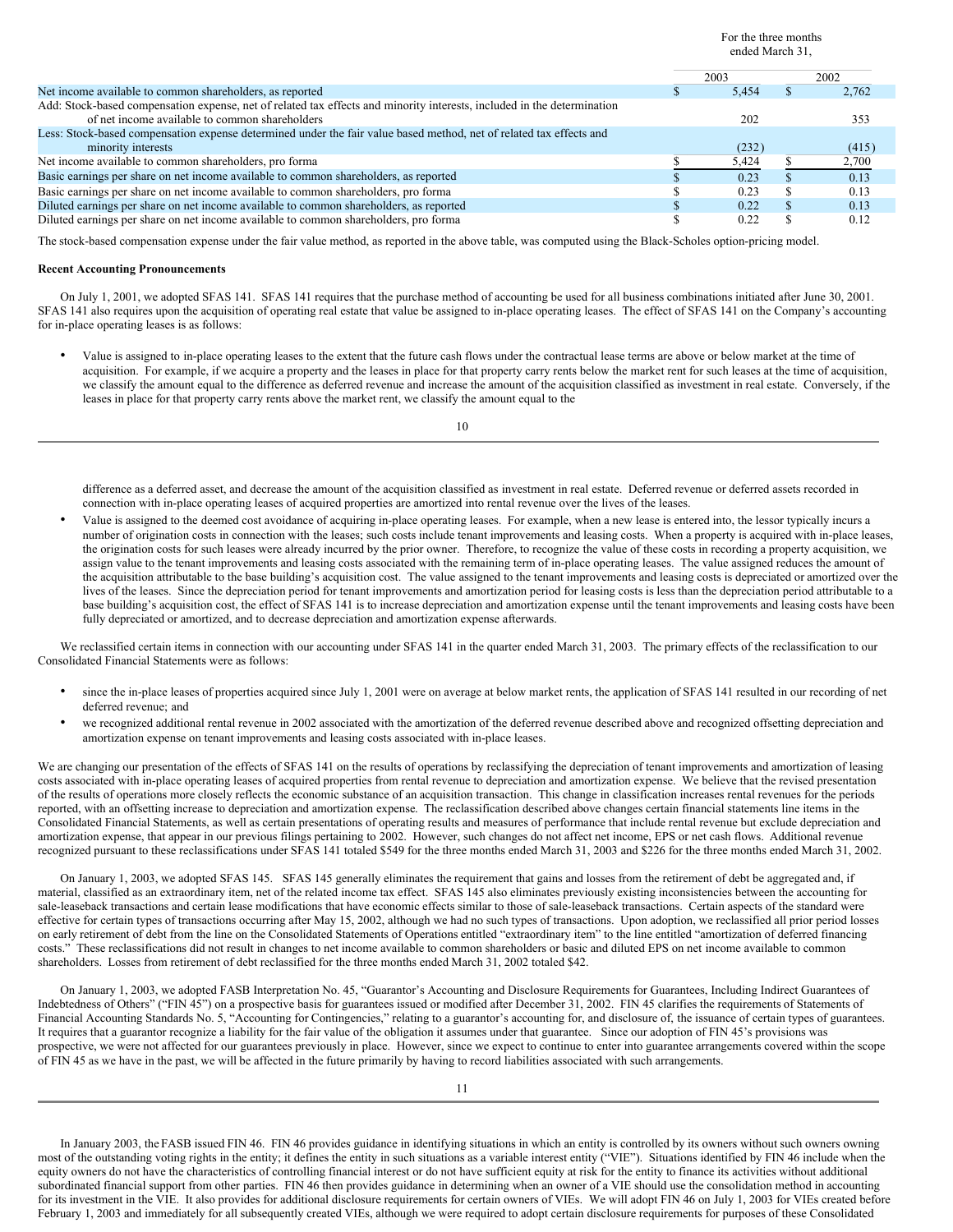Financial Statements. While we are currently reviewing the provisions of FIN 46 and assessing the impact upon adoption, it is likely that we will need to begin using the consolidation method of accounting for certain of our unconsolidated real estate joint venture investments. See Note 5 for disclosures pertaining to our unconsolidated real estate joint ventures.

# **4. Commercial Real Estate Properties**

Operating properties consisted of the following:

|                                | March 31,<br>2003 |  | December 31,<br>2002 |  |
|--------------------------------|-------------------|--|----------------------|--|
| Land                           | 192,849           |  | 191,823              |  |
| Buildings and improvements     | 897,825           |  | 892,533              |  |
|                                | 1,090,674         |  | 1,084,356            |  |
| Less: accumulated depreciation | (80, 513)         |  | (76, 178)            |  |
|                                | 1.010.161         |  | 1,008,178            |  |

At December 31, 2002, we were negotiating the saleof our office property and adjacent undeveloped land parcels located in Oxon Hill, Maryland. As a result, these properties were classified as held for sale. The components associated with these properties at December 31, 2002 included the following:

|                                | December 31,<br>2002 |
|--------------------------------|----------------------|
| Land - operational             | 3.434                |
| Land - development             | 357                  |
| Buildings and improvements     | 14,892               |
|                                | 18,683               |
| Less: accumulated depreciation | (1,891)              |
|                                | 16.792               |

We sold these properties on March 31, 2003.

Projects we had under construction or development consisted of the following:

|                          | March 31,<br>2003 | December 31,<br>2002 |        |  |
|--------------------------|-------------------|----------------------|--------|--|
| Land                     | 43.233            | ۰υ                   | 24,641 |  |
| Construction in progress | 5.334             |                      | 9.926  |  |
|                          | 48,567            |                      | 34,567 |  |

#### **2003 Acquisitions**

On January 24, 2003, we completed the first phase of a \$29.8 million, 108-acre land parcel acquisition from an affiliate of Constellation Real Estate, Inc. ("Constellation"). The land parcel is located in an office park that we own in Annapolis Junction, Maryland. The first phase was acquired for \$21,339, of which \$18,433 was financed by a seller-provided mortgage loan bearing interest at 3%. Since we considered the interest rate on this loan to be below the market rate for similar loans, we discounted the recorded amounts for the acquisition and mortgage loan by \$1,516. Under an agreement that terminated on March 5, 2002, Constellation nominated two members for election to our Board of Trustees; these

members still served on our Board of Trustees as of March 31, 2003. The terms of the land parcel acquisition were determined as a result of arms-length negotiations. In management's opinion, the resulting terms reflected fair value for the property based on management's knowledge and experience in the real estate market.

On March 4, 2003, we acquired an office building located in Annapolis, Maryland totaling approximately 155,000 square feet for \$18,036.

#### **2003 Construction/Development**

During the three months ended March 31, 2003, a 123,743 square foot building that was partially operational at December 31, 2002 became 100% operational. The building is located in Columbia, Maryland.

#### **2003 Dispositions**

On January 31, 2003, we contributed a developed land parcel into a real estate joint venture called NBP 220, LLC ("NBP 220") and subsequently received a \$4,000 distribution. Upon completion of this transaction, we owned a 20% interest in NBP 220. We have the option to acquire our joint venture partner's interest between September 1, 2004 and February 28, 2005 or prior to that date if certain events defined in the agreement were to occur. The minimum purchase price would be \$4,911. We account for our interest in this joint venture using the financing method of accounting, which is discussed in Note 2 above. Our commitments and contingencies pertaining to NBP 220 are included in Note 16.

On March 14, 2003, we contributed a 157,394 square foot office building located in Fairfield, New Jersey into a real estate joint venture called Route 46 Partners, LLC and subsequently received a \$19,960 distribution. Upon completion of this transaction, we owned a 20% interest in the joint venture. Our joint venture partner has preference in receiving distributions of cash flows for a defined return; once our partner receives its defined return, we are entitled to receive distributions for a defined return and, once we receive that return, remaining distributions of cash flows are allocated based on percentages defined in the joint venture agreement. Due primarily to a \$3,300 loan we made to an affiliate of our joint venture partner as part of the transaction, we deferred a gain of \$1,414 on this transaction. See Notes 5 and 16 for further disclosures related to this joint venture.

On March 31, 2003, we sold an office property totaling 181,768 square feet and two adjacent land parcels located in Oxon Hill, Maryland, for a total purchase price of \$21,288. We recognized a total gain of \$3,387 on this sale.

### **5. Investments in and Advances to Unconsolidated Real Estate Joint Ventures**

Our investments in and advances to unconsolidated real estate joint ventures accounted for using the equity method of accounting included the following: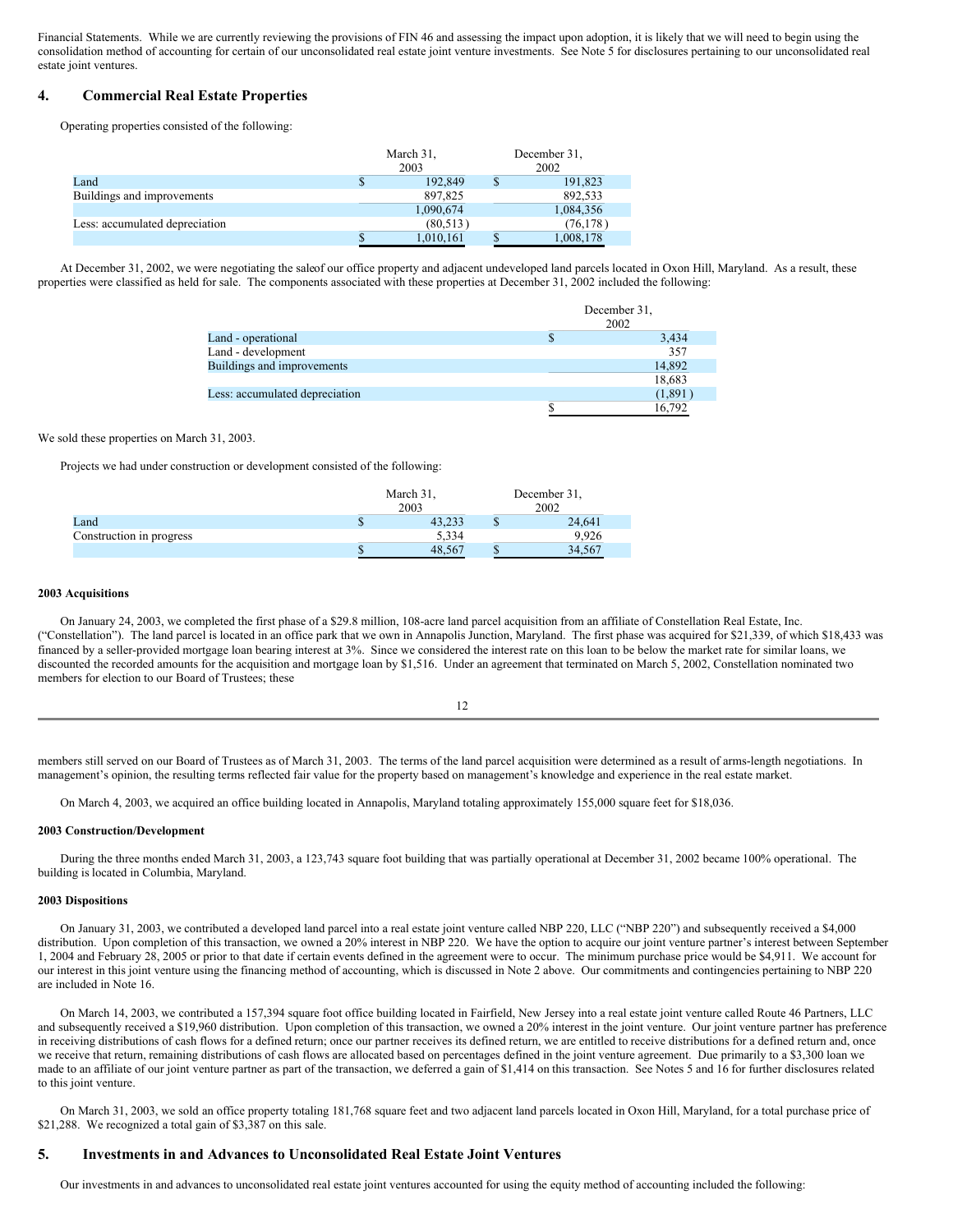|                         |   | March 31.<br>2003 | December 31.<br>2002 | Date<br>Acquired | Ownership<br>$%$ at<br>3/31/03 | Nature of<br>Activity                  | Total<br>Assets at<br>3/31/2003 |    | Maximum<br>Exposure<br>to Loss $(5)$ |
|-------------------------|---|-------------------|----------------------|------------------|--------------------------------|----------------------------------------|---------------------------------|----|--------------------------------------|
| Gateway 67, LLC         | S | $4,018$ \$        | 4,130                | 9/28/00          | 80%                            | Owns newly-constructed buildings $(1)$ | 11,069<br>S                     | S. | 14,618                               |
| Gateway 70 LLC          |   | 2,443             | 2,472                | 4/5/01           | 80%                            | Developing land parcel $(1)$           | 3,472                           |    | 2,443                                |
| <b>NBP 140, LLC</b>     |   | 1,156             | 230                  | 12/27/01         | 10%                            | Constructing building $(2)$            | 11,047                          |    | 19,256                               |
| Route 46 Partners, LLC  |   | 877               | $\qquad \qquad$      | 3/14/03          | 20%                            | Operating building $(3)$               | 23,520                          |    | 1,197                                |
| <b>MOR Forbes 2 LLC</b> |   | 730               | 712                  | 12/24/02         | 80%                            | Constructing building $(4)$            | 2,953                           |    | 5,430                                |
| MOR Montpelier 3 LLC    |   | 455               | 455                  | 2/21/02          | 50%                            | Developing land parcel (1)             | 888                             |    | 455                                  |
|                         |   | 9,679             | 7,999                |                  |                                |                                        | 52,949                          |    | 43,399                               |

(1) This joint venture's property is located in Columbia, Maryland.

(2) This joint venture's property is located in Annapolis Junction, Maryland.

(3) This joint venture's property is located in Fairfield, New Jersey.

(4) This joint venture's property is located in Lanham, Maryland.

(5) Derived from the sum of our investment balance, loan guarantees (based on maximum loan balance) and maximum additional unilateral capital contributions required from us. Not reported above are additional amounts that we and our partners are required to fund when needed by these joint ventures; these funding requirements are proportional to our ownership percentage, except in the case of NBP 140, LLC, in which we are required to fund 50% of additional fundings.

Our commitments and contingencies pertaining to our unconsolidated real estate joint ventures are disclosed in Note 16.

The following table sets forth condensed combined balance sheets for these unconsolidated real estate joint ventures:

| March 31,<br>2003 |        | December 31,<br>2002 |
|-------------------|--------|----------------------|
|                   | 50,767 | 25,463               |
|                   | 2,182  | 493                  |
|                   | 52,949 | 25,956               |
|                   |        |                      |
|                   | 30,957 | 12,636               |
|                   | 21,992 | 13,320               |
|                   | 52,949 | 25,956               |
|                   |        |                      |

As discussed in Note 3, we are currently reviewing the provisions of FIN 46 and assessing the impact upon our adoption, but it is likely that we will need to begin using the consolidation method of accounting for certain of our unconsolidated real estate joint venture investments.

#### **6. Accounts Receivable**

Our accounts receivable are reported net of an allowance for bad debts of \$1,207 at March 31, 2003 and \$767 at December 31, 2002.

# **7. Investments in and Advances to Other Unconsolidated Entities**

Our investments in and advances to other unconsolidated entities include the following:

|                         |           |              |              | Ownership | Investment |
|-------------------------|-----------|--------------|--------------|-----------|------------|
|                         | March 31. | December 31. | Date         | $%$ at    | Accounting |
|                         | 2003      | 2002         | Acquired     | 03/31/03  | Method     |
| TractManager,<br>. Inc. | 1,621     | 1,621        | Various 2000 | 5%        | Cost       |

(1) TractManager, Inc. has developed an Internet-based contract imaging and management

system for sale to real estate owners and healthcare providers.

### **8. Deferred Charges**

Deferred charges consisted of the following:

| ciclica charges consisted of the following.              |           |           |              |
|----------------------------------------------------------|-----------|-----------|--------------|
|                                                          | March 31, |           | December 31, |
|                                                          |           | 2003      | 2002         |
| Deferred leasing costs                                   |           | 20,829    | 22,180       |
| Deferred financing costs                                 |           | 11,671    | 11,458       |
| Goodwill                                                 |           | 1,880     | 1,880        |
| Deferred costs associated with acquired operating leases |           | 1,281     | 1,281        |
| Deferred other                                           |           | 155       | 155          |
|                                                          |           | 35,816    | 36,954       |
| Accumulated amortization <sup>(1)</sup>                  |           | (14, 566) | (13, 755)    |
| Deferred charges, net                                    |           | 21,250    | 23,199       |

(1) Includes accumulated amortization associated with other intangibles of \$151 at March 31, 2003 and December 31, 2002.

14

# **9. Derivatives**

The following table sets forth our derivative contracts and their respective fair values: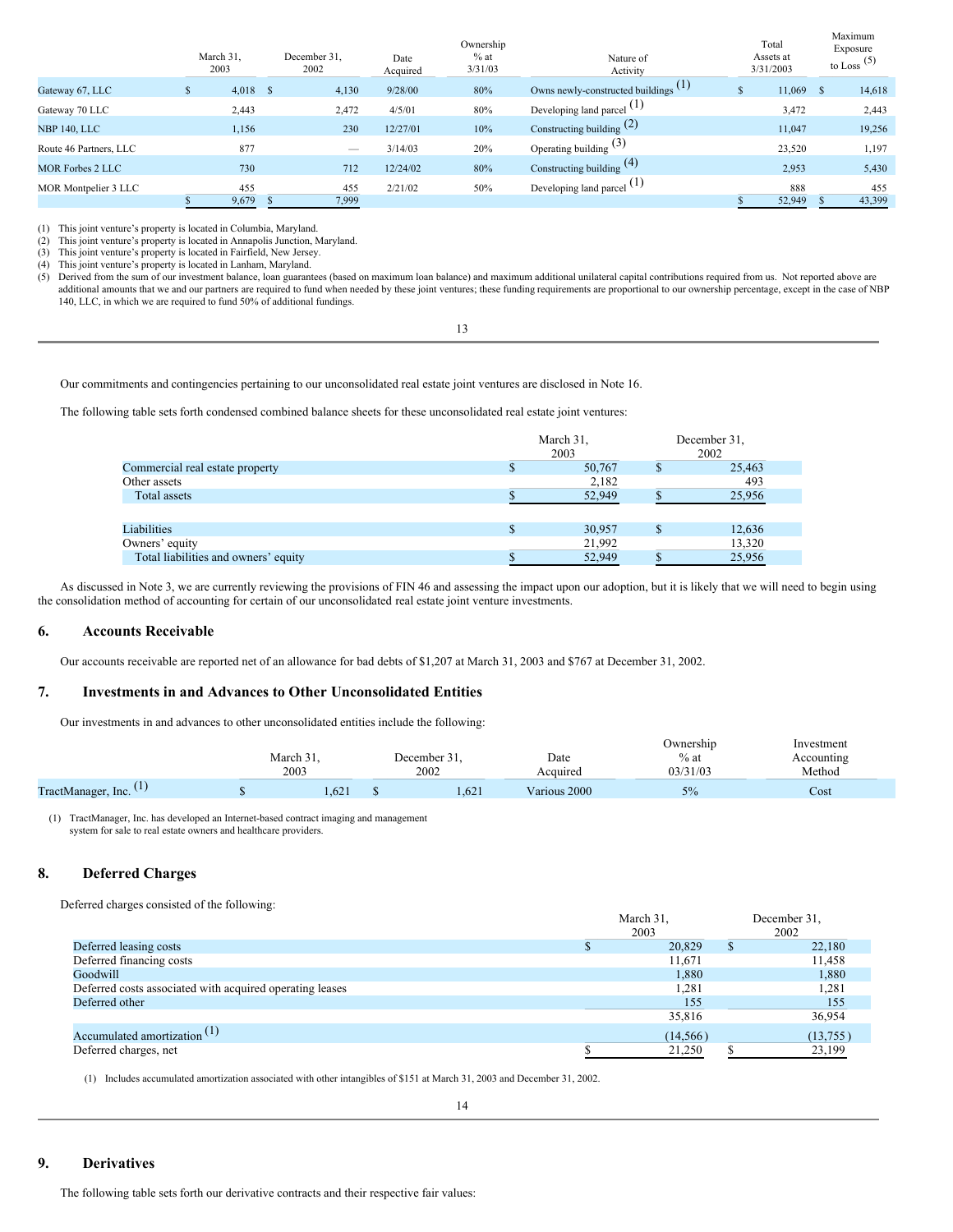| Nature of Derivative | Notional Amount<br>(1n<br>millions) | One-Month<br><b>LIBOR Base</b> | Effective<br>Date | Expiration<br>Date | Fair Value at<br>March 31.<br>2003 | Fair Value at<br>December 31,<br>2002 |
|----------------------|-------------------------------------|--------------------------------|-------------------|--------------------|------------------------------------|---------------------------------------|
| Interest rate swap   | 50.0                                | 2.308%                         | 1/2/2003          | 1/3/2005           | (660)                              | (482)                                 |
| Interest rate swap   | 50.0                                | .520%                          | 1/7/2003          | 1/2/2004           | (133)                              | $\overline{\phantom{a}}$              |
| Interest rate swap   | 50.0                                | 5.760%                         | 1/2/2001          | 1/2/2003           | $-$                                | (12)                                  |
| Total                |                                     |                                |                   |                    | 793                                | (494)                                 |

We have designated each of these derivatives as cash flow hedges. These derivatives hedge the risk of changes in interest rates on certain of our one-month LIBORbased variable rate borrowings. At March 31, 2003, our outstanding interest rate swaps were considered highly effective cash flow hedges under Statement of Financial Accounting Standards 133, "Accounting for Derivative Instruments and Hedging Activities."

The table below sets forth our accounting application of changes in derivative fair values:

|                                                                      | For the three months ended<br>March 31. |  |       |  |  |
|----------------------------------------------------------------------|-----------------------------------------|--|-------|--|--|
|                                                                      | 2003                                    |  | 2002  |  |  |
| (Decrease) increase in fair value applied to AOCL $(1)$ and minority |                                         |  |       |  |  |
| interests                                                            | (299)                                   |  | 1.063 |  |  |
| Decrease in fair value recognized as $loss^{(2)}$                    | $\overline{\phantom{a}}$                |  |       |  |  |

(1) AOCL is defined below.

(2) Represents hedge ineffectiveness and is included in tenant recoveries and other revenue on our Consolidated Statements of Operations

Over time, the unrealized losses associated with interest rate swaps that are held in the accumulated other comprehensive loss component of shareholders' equity ("AOCL") and minority interests will be reclassified to earnings as interest payments occur on our LIBOR-based borrowings.

# **10. Shareholders' Equity**

#### **Common Shares**

In January 2003, we issued 86,724 common shares to certain employees; these shares are subject to forfeiture restrictions that lapse annually throughout their respective terms provided that the employees remain employed by us.

During the three months ended March 31, 2003, forfeiture restrictions lapsed on 41,407 common shares issued to officers.

We issued 72,922 common shares in connection with the exercise of share options during the three months ended March 31, 2003.

A summary of the activity in the AOCL component of shareholders' equity for the three months ended March 31, 2003 follows:

| Beginning balance                                                 | (349) |
|-------------------------------------------------------------------|-------|
| Unrealized loss on interest rate swaps, net of minority interests | (211) |
| Ending balance                                                    | (560) |
|                                                                   |       |

15

 $D^2$  and  $D^2$ 

 $T \times T$ 

# **11. Dividends and Distributions**

The following table summarizes our dividends and distributions for the three months ended March 31, 2003:

|                            |                    |                             |              | Dividend/                             | 1 otal<br>Dividend/ |       |  |
|----------------------------|--------------------|-----------------------------|--------------|---------------------------------------|---------------------|-------|--|
|                            | <b>Record Date</b> | Payable Date<br>Record Date |              | <b>Distribution Per</b><br>Share/Unit | Distribution        |       |  |
| Series B Preferred Shares: |                    |                             |              |                                       |                     |       |  |
| Fourth Quarter 2002        | December 31, 2002  | January 15, 2003            | \$           | 0.6250                                | \$                  | 781   |  |
| First Quarter 2003         | March 31, 2003     | April 15, 2003              | \$           | 0.6250                                | $\mathbb{S}$        | 781   |  |
|                            |                    |                             |              |                                       |                     |       |  |
|                            |                    |                             |              |                                       |                     |       |  |
| Series D Preferred Shares: |                    |                             |              |                                       |                     |       |  |
| Fourth Quarter 2002        | December 31, 2002  | January 15, 2003            | \$           | 0.2500                                | S.                  | 136   |  |
| First Ouarter 2003         | March 31, 2003     | April 15, 2003              | \$           | 0.2500                                | \$                  | 136   |  |
|                            |                    |                             |              |                                       |                     |       |  |
| Series E Preferred Shares: |                    |                             |              |                                       |                     |       |  |
| Fourth Quarter 2002        | December 31, 2002  | January 15, 2003            | \$           | 0.6406                                | \$                  | 737   |  |
| First Ouarter 2003         | March 31, 2003     | April 15, 2003              | $\mathbb{S}$ | 0.6406                                | $\mathbb{S}$        | 737   |  |
|                            |                    |                             |              |                                       |                     |       |  |
| Series F Preferred Shares: |                    |                             |              |                                       |                     |       |  |
| Fourth Quarter 2002        | December 31, 2002  | January 15, 2003            | \$           | 0.6172                                | \$                  | 880   |  |
| First Ouarter 2003         | March 31, 2003     | April 15, 2003              | \$           | 0.6172                                | \$                  | 880   |  |
|                            |                    |                             |              |                                       |                     |       |  |
| <b>Common Shares:</b>      |                    |                             |              |                                       |                     |       |  |
| Fourth Ouarter 2002        | December 31, 2002  | January 15, 2003            | \$           | 0.2200                                | \$                  | 5,114 |  |
| First Ouarter 2003         | March 31, 2003     | April 15, 2003              | $\mathbb{S}$ | 0.2200                                | $\mathbb{S}$        | 5,139 |  |
|                            |                    |                             |              |                                       |                     |       |  |
| Series C Preferred Units:  |                    |                             |              |                                       |                     |       |  |
| Fourth Quarter 2002        | December 31, 2002  | January 15, 2003            | \$           | 0.5625                                | \$                  | 572   |  |
| First Ouarter 2003         | March 31, 2003     | April 15, 2003              | \$           | 0.5625                                | \$                  | 572   |  |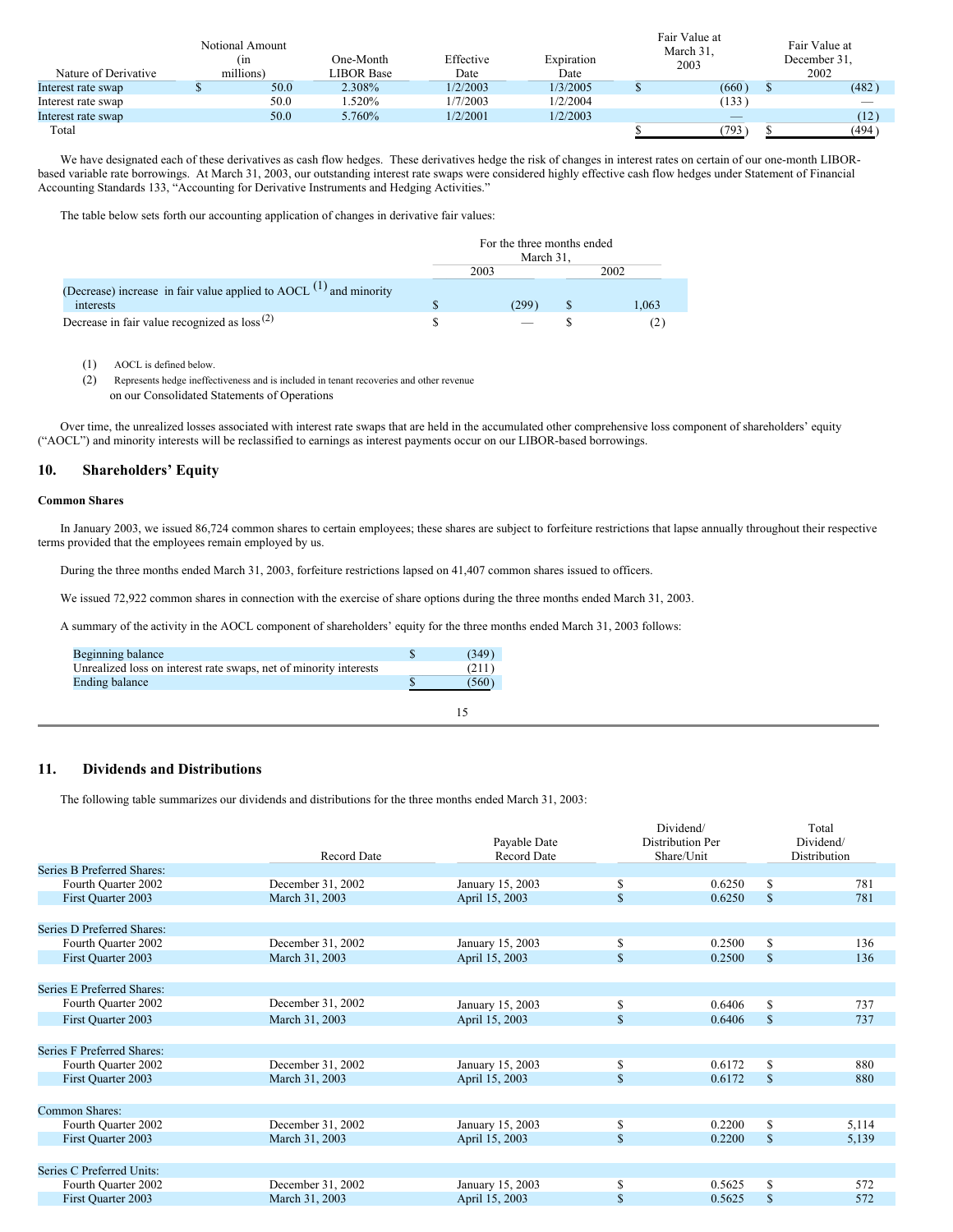| Common Units:             |                   |                  |        |       |
|---------------------------|-------------------|------------------|--------|-------|
| Fourth Quarter 2002       | December 31, 2002 | January 15, 2003 | 0.2200 | 1,978 |
| <b>First Ouarter 2003</b> | March 31, 2003    | April 15, 2003   | 0.2200 | 1,978 |
|                           |                   |                  |        |       |

## **12. Supplemental Information to Statements of Cash Flows**

|                                                                                                        | For the three months<br>ended March 31. |       |
|--------------------------------------------------------------------------------------------------------|-----------------------------------------|-------|
|                                                                                                        | 2003                                    | 2002  |
| Supplemental schedule of non-cash investing and financing activities:                                  |                                         |       |
| Debt assumed in connection with acquisitions                                                           | 16,917                                  | 3,000 |
| Notes receivable assumed upon sales of real estate                                                     | 3,300                                   | 1,040 |
| Investment in real estate joint venture obtained with disposition of property                          | 2,300                                   |       |
| Decrease in accrued capital improvements                                                               | (1,183)                                 | (408) |
| Amortization of discount on mortgage loan to commercial real estate properties                         | 85                                      |       |
| Accretion of other liability to commercial real estate properties                                      | 84                                      |       |
| (Decrease) increase in fair value of derivatives applied to AOCL and minority interests                | (299)                                   | .063  |
| Adjustments to minority interests resulting from changes in ownership of Operating Partnership by COPT |                                         | 2,070 |
| Dividends/distribution payable                                                                         | 9,819                                   | 9,426 |
|                                                                                                        |                                         |       |

17

### **13. Information by Business Segment**

We have six primary office property segments: Baltimore/Washington Corridor, Northern Virginia, Greater Philadelphia, Northern/Central New Jersey, Greater Harrisburg and Surburban Maryland.

The table below reports segment financial information. Our segment entitled "Other" includes assets and operations not specifically associated with the other defined segments. We measure the performance of our segments based on total revenues less property operating expenses, a measure we define as net operating income ("NOI"). We believe that NOI is an important supplemental measure of operating performance for a REIT's operating real estate because it provides a measure of the core operations that is unaffected by depreciation, amortization, financing and general and administrative expenses; this measure is particularly useful in our opinion in evaluating the performance of geographic segments, same-office property groupings and individual properties.

|                                              | Baltimore/<br>Washington<br>Corridor |      | Northern<br>Virginia |               | Greater<br>Philadelphia |                    | Northern/<br>Central<br>New Jersey |              | Greater<br>Harrisburg |      | Suburban<br>Maryland |     | Other  |    | Total     |
|----------------------------------------------|--------------------------------------|------|----------------------|---------------|-------------------------|--------------------|------------------------------------|--------------|-----------------------|------|----------------------|-----|--------|----|-----------|
| Three months ended March 31, 2003:           |                                      |      |                      |               |                         |                    |                                    |              |                       |      |                      |     |        |    |           |
| Revenues                                     | \$<br>22,848                         | -S   | 5,860                | <sup>\$</sup> | 2,506                   | -S                 | 4,522                              | S            | $2,493$ \$            |      | 2,482                | - S | 1,709  | -S | 42,420    |
| Property operating expenses                  | 8,027                                |      | 1,883                |               | 34                      |                    | 1,628                              |              | 747                   |      | 1,024                |     | 659    |    | 14,002    |
| <b>NOI</b>                                   | 14,821                               |      | 3,977                |               | 2,472                   |                    | 2,894                              |              | 1,746                 | - 55 | 1,458                |     | 1,050  |    | 28,418    |
| Commercial real estate property expenditures | 41,376                               |      | 264                  |               | 143                     |                    | 201                                |              | 127                   |      | 139                  |     | 80     |    | 42,330    |
| Segment assets at March 31, 2003             | 638,915                              |      | 115,564              |               | 103,340                 |                    | 86,211                             |              | 70,227                |      | 42,160               |     | 91,430 |    | 1,147,847 |
| Three months ended March 31, 2002:           |                                      |      |                      |               |                         |                    |                                    |              |                       |      |                      |     |        |    |           |
| Revenues                                     | \$<br>18,984                         | - \$ | 2,768                | <sup>S</sup>  | 2,506                   | $\mathbf{\hat{s}}$ | 4,921                              | <sup>S</sup> | 2.407 S               |      | $1,506$ \$           |     | 1,636  | -S | 34,728    |
| Property operating expenses                  | 5,511                                |      | 1,091                |               | 41                      |                    | 1,709                              |              | 597                   |      | 636                  |     | 608    |    | 10,193    |
| <b>NOI</b>                                   | 13,473                               |      | 1,677                |               | 2,465                   |                    | 3,212                              |              | 1,810                 |      | 870                  |     | 1,028  |    | 24,535    |
| Commercial real estate property expenditures | 20,139                               |      | 263                  |               | 123                     |                    | 203                                |              | 708                   |      | 43                   |     | 413    |    | 21,892    |
| Segment assets at March 31, 2002             | 544,877                              |      | 64,808               |               | 104,746                 |                    | 110,235                            |              | 71,564                |      | 32,041               |     | 85,181 |    | 1,013,452 |
|                                              |                                      |      |                      |               | 18                      |                    |                                    |              |                       |      |                      |     |        |    |           |

The following table reconciles our NOI for reportable segments to income before income taxes and discontinued operations as reported in our Consolidated Statements of Operations:

|                                                                      |      | For the three months ended<br>March 31. |         |  |  |  |  |  |  |
|----------------------------------------------------------------------|------|-----------------------------------------|---------|--|--|--|--|--|--|
|                                                                      | 2003 |                                         | 2002    |  |  |  |  |  |  |
| NOI for reportable segments                                          |      | 28,418                                  | 24,535  |  |  |  |  |  |  |
| Equity in (loss) income of unconsolidated real estate joint ventures |      | (153)                                   | 18      |  |  |  |  |  |  |
| Losses from service operations                                       |      | (81)                                    | (90)    |  |  |  |  |  |  |
| Add: Gain on sales of real estate                                    |      | 404                                     | 946     |  |  |  |  |  |  |
| Less:                                                                |      |                                         |         |  |  |  |  |  |  |
| Interest                                                             |      | (10, 135)                               | (8,575) |  |  |  |  |  |  |
| Depreciation and other amortization                                  |      | (8,044)                                 | (6,715) |  |  |  |  |  |  |
| General and administrative                                           |      | (1,948)                                 | (2,170) |  |  |  |  |  |  |
| Amortization of deferred financing costs                             |      | (589)                                   | (528)   |  |  |  |  |  |  |
| Minority interests                                                   |      | (1,787)                                 | (1,771) |  |  |  |  |  |  |
| Discontinued operations                                              |      | (554)                                   | (698)   |  |  |  |  |  |  |
| Income before income taxes and discontinued operations               |      | 5,531                                   | 4,952   |  |  |  |  |  |  |

We did not allocate gain on sales of real estate, interest expense, amortization of deferred financing costs and depreciation and other amortization to segments since they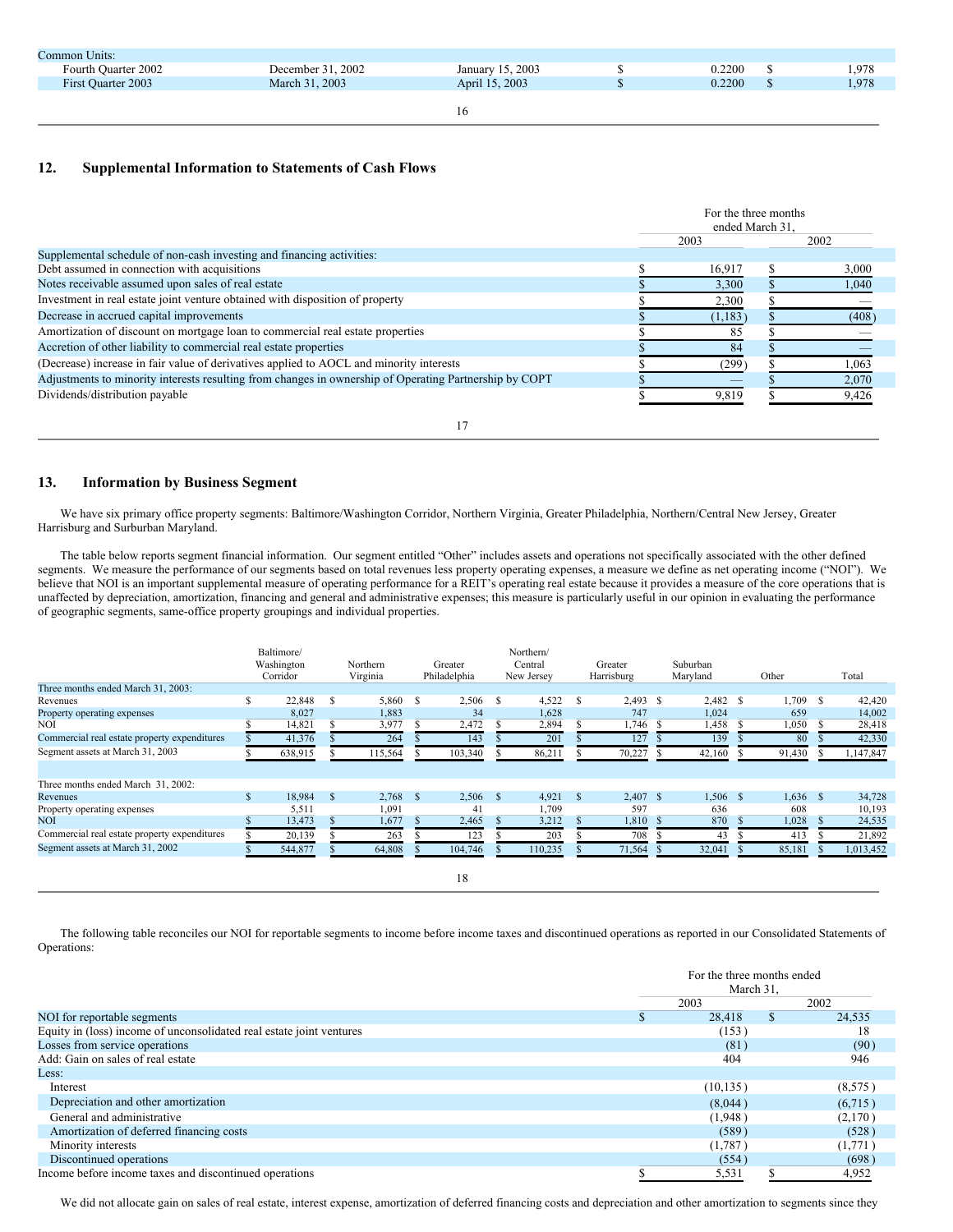are not included in the measure of segment profit reviewed by management. We also did not allocate equity in (loss) income of unconsolidated real estate joint ventures, losses from service operations, general and administrative expense and minority interests since these items represent general corporate items not attributable to segments.

### **14. Income Taxes**

COMI's provision for income tax benefit consists of the following:

|                                               | For the three months |                 |   |      |  |  |  |
|-----------------------------------------------|----------------------|-----------------|---|------|--|--|--|
|                                               |                      | ended March 31, |   |      |  |  |  |
| Current                                       | 2003                 |                 |   | 2002 |  |  |  |
| Federal                                       |                      | 14              | ъ | 10   |  |  |  |
| <b>State</b>                                  |                      |                 |   |      |  |  |  |
|                                               |                      |                 |   | 12   |  |  |  |
| Deferred                                      |                      |                 |   |      |  |  |  |
| Federal                                       |                      | 10              |   | 23   |  |  |  |
| <b>State</b>                                  |                      |                 |   |      |  |  |  |
|                                               |                      | 12              |   | 28   |  |  |  |
| Total                                         |                      | 29              |   | 40   |  |  |  |
| Less: minority interests                      |                      | (8)             |   | (13) |  |  |  |
| Income tax benefit, net of minority interests |                      | 21              |   | 27   |  |  |  |

Items contributing to temporary differences that lead to deferred taxes include depreciation and amortization, certain accrued compensation, compensation made in the form of contributions to a deferred nonqualified compensation plan and expenses associated with stock-based compensation.

COMI's combined Federal and state effective tax rate for the three months ended March 31, 2003 and 2002 was approximately 40%.

19

### **15. Discontinued Operations**

The table below sets forth the components of income from discontinued operations:

|                                                                                                | For the three months<br>ended March 31. |  |       |  |  |  |  |  |
|------------------------------------------------------------------------------------------------|-----------------------------------------|--|-------|--|--|--|--|--|
|                                                                                                | 2003                                    |  | 2002  |  |  |  |  |  |
| Revenue from real estate operations                                                            | 902                                     |  | 1,015 |  |  |  |  |  |
| Expenses from real estate operations:                                                          |                                         |  |       |  |  |  |  |  |
| Property operating expenses                                                                    | 348                                     |  | 317   |  |  |  |  |  |
| Depreciation and amortization                                                                  | 19                                      |  | 153   |  |  |  |  |  |
| Interest expense                                                                               | 100                                     |  | 73    |  |  |  |  |  |
| Expenses from real estate operations                                                           | 467                                     |  | 543   |  |  |  |  |  |
| Earnings from real estate operations before gain on sale of real estate and minority interests | 435                                     |  | 472   |  |  |  |  |  |
| Gain on sale of real estate                                                                    | 3,011                                   |  |       |  |  |  |  |  |
| Income from discontinued operations before minority interests                                  | 3.446                                   |  | 472   |  |  |  |  |  |
| Minority interests in discontinued operations                                                  | (1,011)                                 |  | (156) |  |  |  |  |  |
| Income from discontinued operations, net of minority interests                                 | 2.435                                   |  | 316   |  |  |  |  |  |

### **16. Commitments and Contingencies**

In the normal course of business, we are involved in legal actions arising from our ownership and administration of properties. Management does not anticipate that any liabilities that may result will have a materially adverse effect on our financial position, operations or liquidity. We are subject to various Federal, state and local environmental regulations related to our property ownership and operation. We have performed environmental assessments of our properties, the results of which have not revealed any environmental liability that we believe would have a materially adverse effect on our financial position, operations or liquidity.

At March 31, 2003, we were under contract to acquire from Constellation the second phase of a 108-acre land purchase for a minimum purchase price of \$8,881. We expect to acquire this parcel by the middle of 2003.

#### **Joint Ventures**

In the event that costs to complete construction of buildings owned by two of our joint ventures exceed amounts funded by credit facilities and member investments previously made, we will be responsible for making additional investments in these joint ventures of up to \$8,500. We do not expect that such contributions will be necessary.

We may be required to make additional unilateral capital contributions to Route 46 Partners, LLC of up to \$320 to fund our partners' preferred return; we do not expect that such contributions will be necessary. We may also be required to fund leasing commissions associated with leasing space in this joint venture's building to the extent such commissions exceed a defined amount; we do not expect that any such funding, if required, will be material to us.

We may need to make our share of additional investments in our real estate joint ventures (generally based on our percentage ownership) in the event that additional funds are needed. In the event that the other members of these joint ventures do not pay their share of investments when additional funds are needed, we may then need to make even larger investments in these joint ventures.

As of March 31, 2003, we served as guarantor for the repayment of mortgage loans totaling \$11,685 for certain of our unconsolidated real estate joint ventures in the event that the joint ventures default on the payment of such loans. The maturity dates of these loans range from May 2003 to November 2004.

In four of our unconsolidated real estate joint ventures owned as of March 31, 2003, we would be obligated to acquire the other members' interest in each of the joint ventures (20% in the case of three and 50% in the case of one) in the event that all of the following were to occur: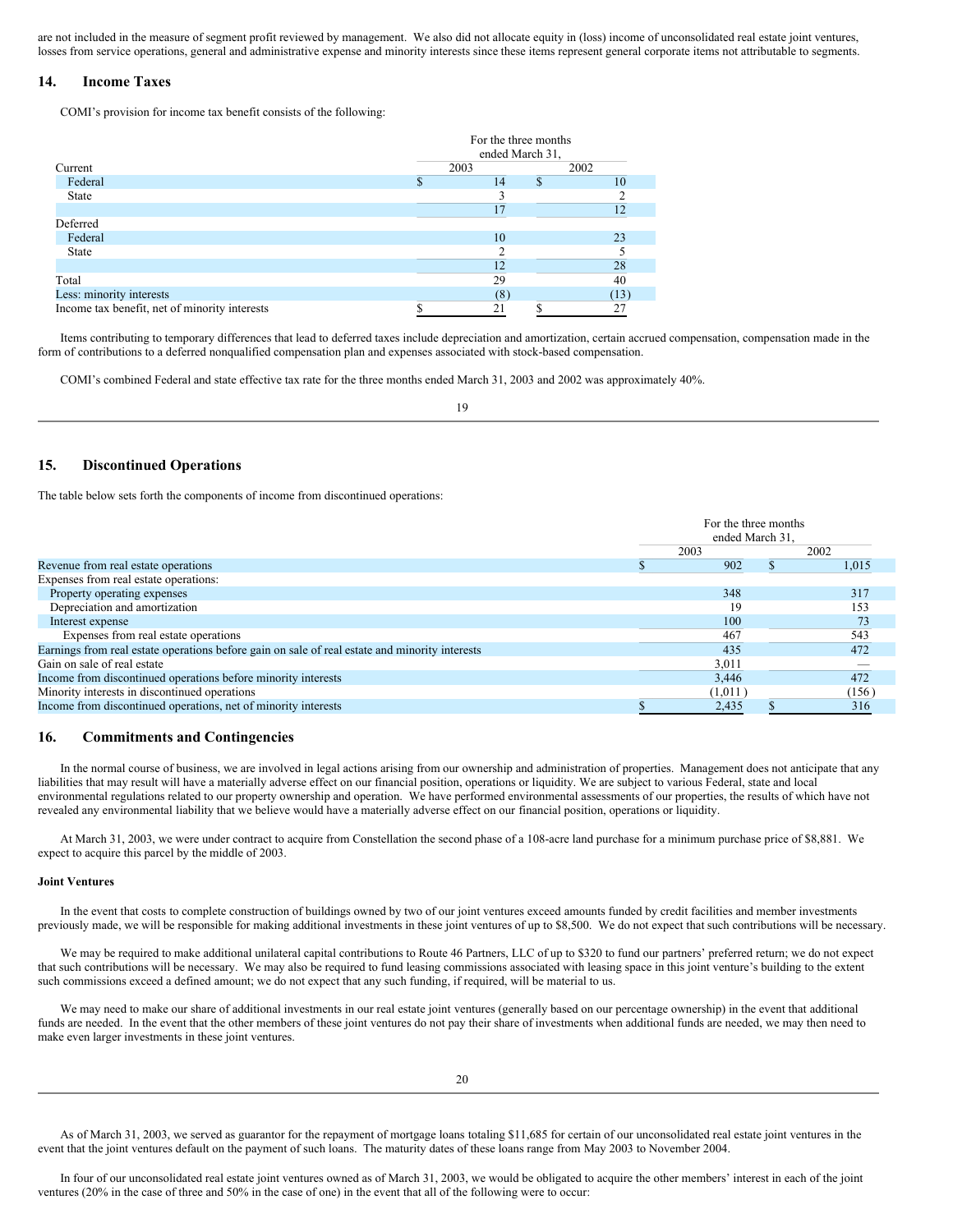- (1) an 18-month period passes from the date of completion of the shell of the final building to be constructed by the joint venture;
- (2) at the end of the 18-month period, the aggregate leasable square footage of the joint venture's buildings is 90% leased and occupied by tenants who are not in default under their leases; and
- (3) six months pass from the end of the 18-month period and either the buildings have not been sold or we have not acquired the other members' interest.

The amount we would need to pay for those membership interests is computed based on the amount that the owners of those interests would receive under the joint venture agreements in the event that the buildings were sold for a capitalized fair value (as defined in the agreements) on a defined date. As of March 31, 2003, none of the four real estate joint ventures had completed the shell construction on their final building. We estimate the aggregate amount we would need to pay for our partners' membership interests in these joint ventures to be \$2.1 million; however, since the determination of this amount is dependent on the operations of the properties and none of these properties are both completed and occupied, this estimate is preliminary and could be materially different from the actual obligation.

We would be required to acquire the other members' interests in NBP 140, LLC and NBP 220, LLC in the event that the joint ventures default on their obligations as landlords or do not meet established construction completion timeframes. The minimum amount we would need to acquire these membership interests is \$10,262 at March 31, 2003.

### **Operating Leases**

We are obligated under five operating leases for office space. Future minimum rental payments due under the terms of these leases as of March 31, 2003 were as follows:

| 2003 | ۰D | 516   |
|------|----|-------|
| 2004 |    | 564   |
| 2005 |    | 548   |
| 2006 |    | 286   |
|      | ۰D | 1,914 |

### **Land Leases**

We are obligated under leases for two parcels of land; we have a building located on one of these parcels and the other parcel is being developed. These leases provide for monthly rent on one parcel through March 2098 and the other through September 2099. Future minimum annual rental payments due under the terms of these leases as of March 31, 2003 were as follows:

| 2003         | \$ | 265    |
|--------------|----|--------|
| 2004         |    | 353    |
| 2005<br>2006 |    | 353    |
|              |    | 353    |
| 2007         |    | 353    |
| Thereafter   |    | 32,064 |
|              |    | 33,741 |
|              |    |        |
|              | 21 |        |
|              |    |        |

#### **Vehicle Leases**

We are obligated under various leases for vehicles. Future minimum annual rental payments due under the terms of these leases as of March 31, 2003 were as follows:

| 2003 | D  | 235 |
|------|----|-----|
| 2004 |    | 242 |
| 2005 |    | 157 |
| 2006 |    | 75  |
|      | ۰D | 709 |

### **17. Pro Forma Financial Information (Unaudited)**

We accounted for our 2002 and 2003 acquisitions of consolidated entities using the purchase method of accounting. We included the results of operations for the acquisitions in our Consolidated Statements of Operations from their respective purchase dates through March 31, 2003.

We prepared our pro forma condensed consolidated financial information presented below as if all of our 2002 and 2003 acquisitions and dispositions involving operating properties had occurred on January 1, 2002. The pro forma financial information is unaudited and is not necessarily indicative of the results that actually would have occurred if these acquisitions and dispositions had occurred on January 1, 2002, nor is it intended to indicate our results of operations for future periods.

|                                                                                      |    | For the three months ended<br>March 31, |    |        |  |  |  |
|--------------------------------------------------------------------------------------|----|-----------------------------------------|----|--------|--|--|--|
|                                                                                      |    | 2003                                    |    | 2002   |  |  |  |
| Pro forma total revenues                                                             |    | 40,603                                  |    | 36,218 |  |  |  |
| Pro forma net income available to common shareholders                                |    | 3,199                                   |    | 3,069  |  |  |  |
| Pro forma earnings per common share on net incomeavailable to common<br>shareholders |    |                                         |    |        |  |  |  |
| Basic                                                                                |    | 0.14                                    | ፍ  | 0.15   |  |  |  |
| <b>Diluted</b>                                                                       |    | 0.13                                    | \$ | 0.14   |  |  |  |
|                                                                                      | 22 |                                         |    |        |  |  |  |

#### <span id="page-12-0"></span>**Item 2. Management's Discussion and Analysis of Financial Condition and Results of Operation**

In this section, we discuss our financial condition and results of operations for the three months ended March 31, 2003. This section includes discussions on, among other things: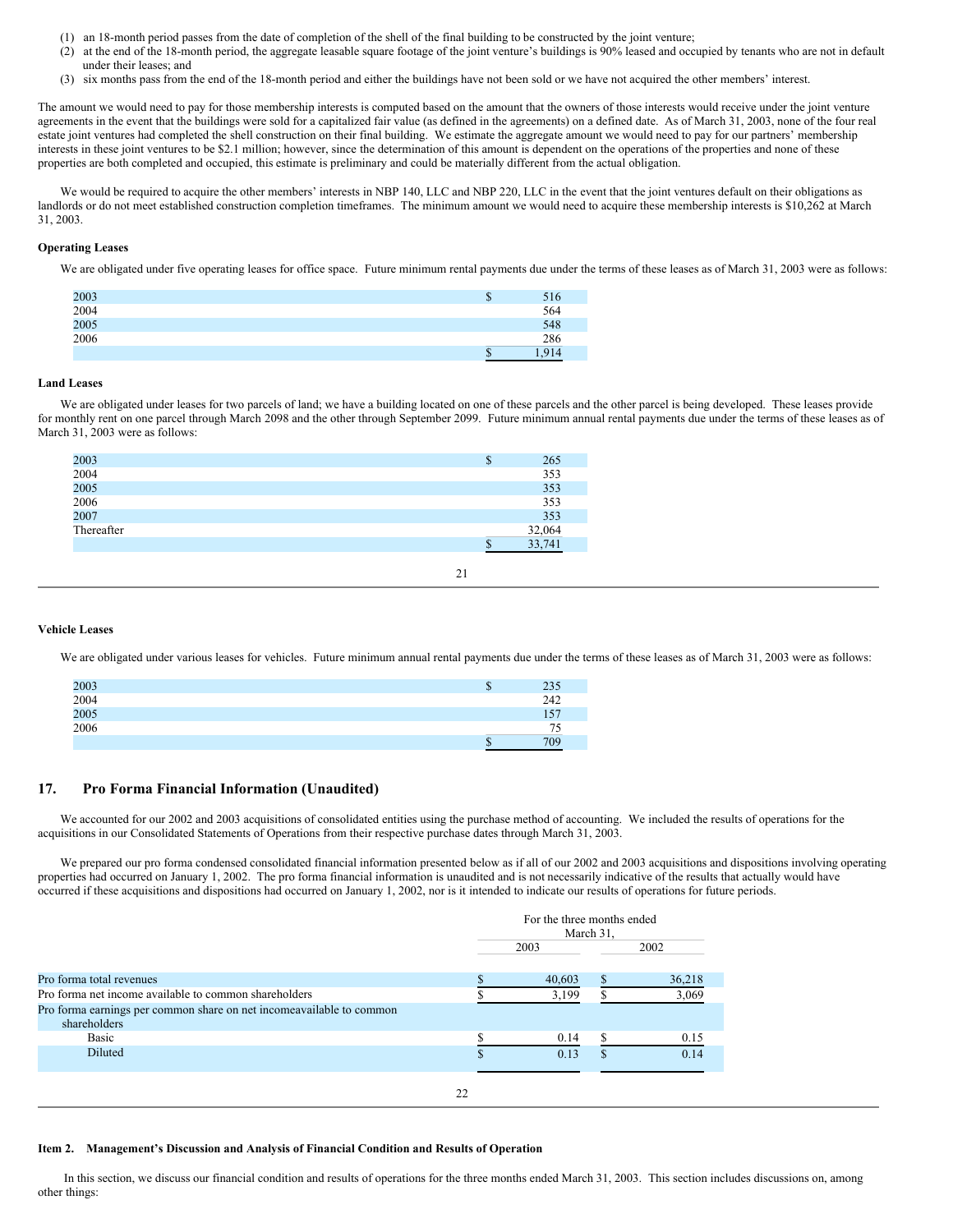- why various components of our Consolidated Statements of Operations changed for the three months ended March 31, 2003 compared to the same period in 2002;
- what our primary sources and uses of cash were in the three months ended March 31, 2003;
- how we raised cash for acquisitions and other capital expenditures during the three months ended March 31, 2003;
- significant changes since December 31, 2002 in our off-balance sheet arrangements in place that are reasonably likely to affect our financial condition, results of operations and liquidity;
- how we intend to generate cash for short- and long-term capital needs; and
- the computation of our funds from operations.

You should refer to our Consolidated Financial Statements and "Operating Data Variance Analysis" table set forth below as you read this section.

This section contains "forward-looking" statements, as defined in the Private Securities Litigation Reform Act of 1995, that are based on our current expectations, estimates and projections about future events and financial trends affecting the financial condition and operations of our business. Forward-looking statements can be identified by the use of words such as "may," "will," "should," "expect," "estimate" or other comparable terminology. Forward-looking statements are inherently subject to risks and uncertainties, many of which we cannot predict with accuracy and some of which we might not even anticipate. Although we believe that the expectations, estimates and projections reflected in such forward-looking statements are based on reasonable assumptions at the time made, we can give no assurance that these expectations, estimates and projections will be achieved. Future events and actual results may differ materially from those discussed in the forward-looking statements. Important factors that may affect these expectations, estimates and projections include, but are not limited to: our ability to borrow on favorable terms; general economic and business conditions, which will, among other things, affect office property demand and rents, tenant creditworthiness, interest rates and financing availability; adverse changes in the real estate markets including, among other things, increased competition with other companies; risks of real estate acquisition and development, including, among other things, risks that development projects may not be completed on schedule, that tenants may not take occupancy or pay rent or that development or operating costs may be greater than anticipated; risks of investing through joint venture structures, including risks that our joint venture partners may not fulfill their financial obligations as investors or may take actions that are inconsistent with our objectives; governmental actions and initiatives; and environmental requirements. We undertake no obligation to update or supplement forward-looking statements.

23

#### **Corporate Office Properties Trust Operating Data Variance Analysis**

#### **(Dollars for this table are in thousands, except per share data)**

|                                                                            |              |          | For the three months ended March 31, |          |              |          |           |
|----------------------------------------------------------------------------|--------------|----------|--------------------------------------|----------|--------------|----------|-----------|
|                                                                            |              | 2003     |                                      | 2002     |              | Variance | % Change  |
| Real Estate Operations:                                                    |              |          |                                      |          |              |          |           |
| Revenues                                                                   |              |          |                                      |          |              |          |           |
| Rental revenue                                                             | $\mathbb{S}$ | 35.989   | <sup>\$</sup>                        | 29,891   | $\mathbb{S}$ | 6,098    | 20%       |
| Tenant recoveries and other revenue                                        |              | 5,529    |                                      | 3,822    |              | 1,707    | 45%       |
| Revenues from real estate operations                                       |              | 41,518   |                                      | 33,713   |              | 7,805    | 23%       |
| Expenses                                                                   |              |          |                                      |          |              |          |           |
| Property operating                                                         |              | 13,654   |                                      | 9,876    |              | 3,778    | 38%       |
| Interest                                                                   |              | 10,135   |                                      | 8,575    |              | 1,560    | 18%       |
| Amortization of deferred financing costs                                   |              | 589      |                                      | 528      |              | 61       | 12%       |
| Depreciation and other amortization                                        |              | 8,044    |                                      | 6,715    |              | 1,329    | 20%       |
| Expenses from real estate operations                                       |              | 32,422   |                                      | 25,694   |              | 6,728    | 26%       |
| Earnings from real estate operations before equity in (loss) income of     |              |          |                                      |          |              |          |           |
| unconsolidated real estate joint ventures                                  |              | 9.096    |                                      | 8,019    |              | 1,077    | 13%       |
| Equity in (loss) income of unconsolidated real estate joint ventures       |              | (153)    |                                      | 18       |              | (171)    | $(950\%)$ |
| Earnings from real estate operations                                       |              | 8.943    |                                      | 8,037    |              | 906      | 11%       |
| Losses from service operations                                             |              | (81)     |                                      | (90)     |              | 9        | $(10\%)$  |
| General and administrative expense                                         |              | (1,948)  |                                      | (2,170)  |              | 222      | $(10\%)$  |
| Gain on sales of real estate                                               |              | 404      |                                      | 946      |              | (542)    | (57%)     |
| Income before minority interests, income taxes and discontinued operations |              | 7,318    |                                      | 6,723    |              | 595      | 9%        |
| Minority interests                                                         |              | (1,787)  |                                      | (1,771)  |              | (16)     | $(1\%)$   |
| Income tax benefit, net                                                    |              | 21       |                                      | 27       |              | (6)      | (22%)     |
| Income from discontinued operations, net                                   |              | 2,435    |                                      | 316      |              | 2,119    | 671%      |
| Net income                                                                 |              | 7,987    |                                      | 5,295    |              | 2,692    | 51%       |
| Preferred share dividends                                                  |              | (2, 533) |                                      | (2, 533) |              |          | 0%        |
| Net income available to common shareholders                                | S            | 5,454    | S                                    | 2,762    | \$           | 2,692    | 97%       |
| Basic earnings per common share                                            |              |          |                                      |          |              |          |           |
| Income before discontinued operations                                      | \$           | 0.13     | \$                                   | 0.12     | \$           | 0.01     | 8%        |
| Net income                                                                 | $\mathbb{S}$ | 0.23     | <sup>\$</sup>                        | 0.13     | $\mathbf S$  | 0.10     | 77%       |
| Diluted earnings per common share                                          |              |          |                                      |          |              |          |           |
| Income before discontinued operations                                      | \$           | 0.12     | $\mathbb{S}$                         | 0.11     | \$           | 0.01     | 9%        |
| Net income                                                                 | S            | 0.22     | S                                    | 0.13     | \$           | 0.09     | 69%       |
|                                                                            | 24           |          |                                      |          |              |          |           |

#### **Results of Operations**

While reviewing this section, you should refer to the "Operating Data Variance Analysis" table set forth on the preceding page, as it reflects the computation of the variances described in this section.

#### *Comparison of the three months ended March 31, 2003 and 2002*

We believe that the economic slowdown in the United States affected our property operations by decreasing occupancy in certain of our properties, which in turn led to decreased revenues in those properties. Occupancy in our portfolio decreased from 93.9% at March 31, 2002, to 93.0% at December 31, 2002 to 90.8% at March 31, 2003; this decrease was felt most in our Baltimore/Washington Corridor properties, where occupancy decreased from 92.8% at March 31, 2002, to 91.3% at December 31, 2002 to 87.5% at March 31, 2003. Lower occupancy rates and the resulting increased competition for tenants in our operating regions placed downward pressure on rental rates in most of these regions, a trend that will affect us further as we attempt to lease vacant space and renew leases scheduled to expire on occupied space. Our rate of tenant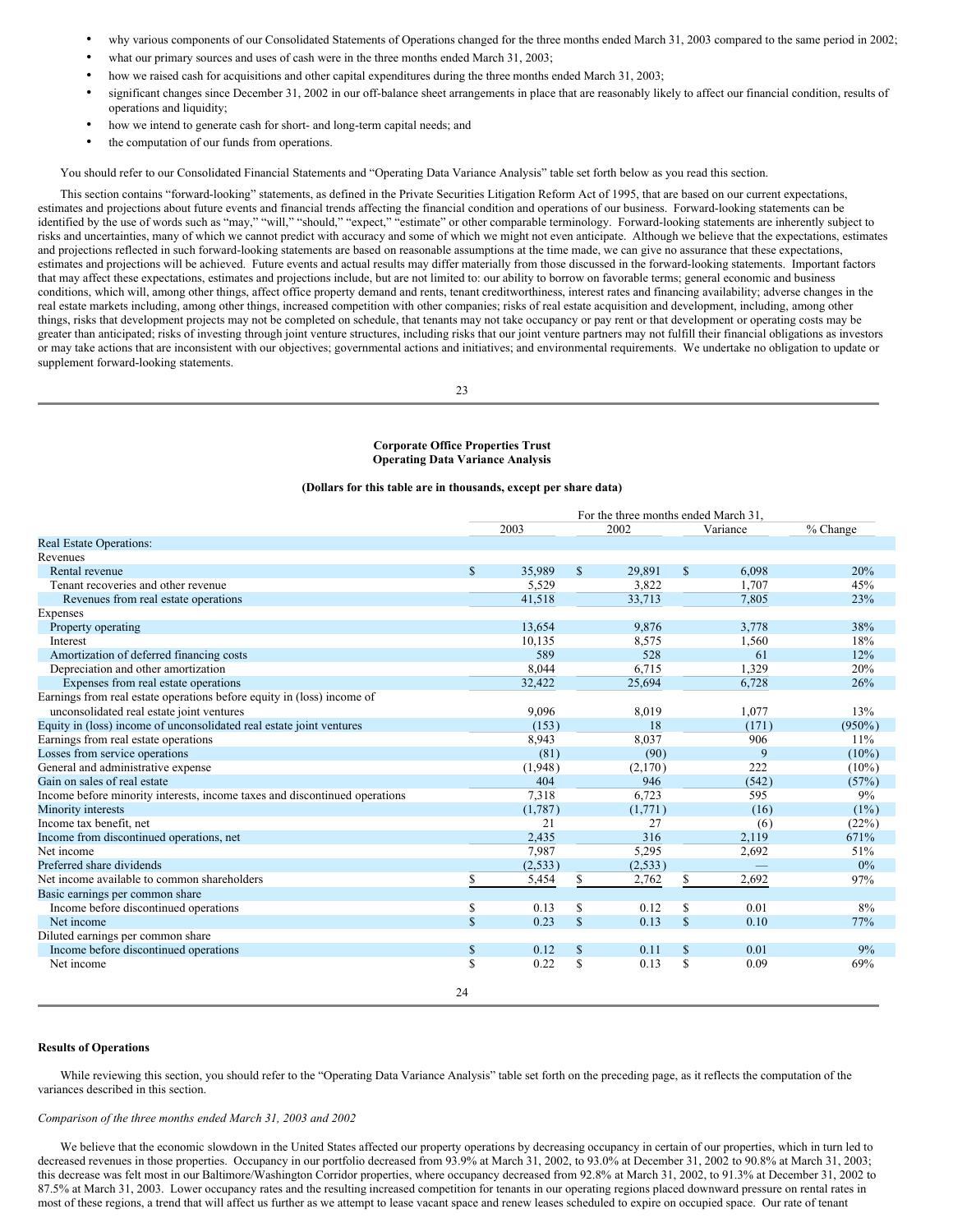renewals for square footage associated with expiring leases decreased from 56.7% for the three months ended March 31, 2002 to 37.4% for the three months ended March 31, 2003. Our exposure to continued pressure on occupancy and rental rates in the short term is reduced somewhat by the fact that as of March 31, 2003, leases on only 19% of our occupied square feet were scheduled to expire by the end of 2004.

We believe that the economic slowdown adversely affected a number of our tenants during the year. Bad debt expense increased \$323,000 (\$241,000 of which related to one tenant) for the three months ended March 31, 2003 compared to the three months ended March 31, 2002. Magellan Health Services, Inc. ("Magellan"), a tenant in 150,622 square feet in two of our buildings, filed for Chapter 11 bankruptcy protection during the quarter; Magellan's leases for these spaces expire on October 31, 2003 and August 31, 2004, although we were negotiating their renewal since Magellan was current in making payments under these leases through March 31, 2003. We also had several other tenants who were current in fulfilling their lease obligations as of March 31, 2003 that we believe could encounter financial difficulties in the foreseeable future. However, the economic slowdown has not had a materially adverse effect on the timing of our accounts receivable collections; while our accounts receivable balance increased from \$3.5 million at December 31, 2002 to \$7.6 million at March 31, 2003, most of this increase is attributable to large construction billings to tenants that took place prior to the end of the period.

We experienced changes in our tenant base during the three months ended March 31, 2003 due to leasing activity. The following schedule lists our twenty largest tenants based on annualized rental revenue (defined below) as of March 31, 2003:

|                |                                                 | Total                   |                         |
|----------------|-------------------------------------------------|-------------------------|-------------------------|
|                |                                                 | Annualized              | Percentage of           |
|                |                                                 | <b>Rental Revenue</b>   | <b>Total Annualized</b> |
| Rank           | Tenant                                          | at $3/31/03$            | <b>Rental Revenue</b>   |
|                |                                                 | (in thousands)          |                         |
|                | United States of America                        | $\mathbb{S}$<br>20,550  | 13.6%                   |
| $\overline{2}$ | Computer Sciences Corporation <sup>(1)</sup>    | 9,871                   | $6.5\%$                 |
| $\overline{3}$ | AT&T Local Services <sup>(1)</sup>              | 9,028                   | $6.0\%$                 |
| $\overline{4}$ | Unisys $(2)$                                    | 7,593                   | 5.0%                    |
| 5              | General Dynamics Government Corporation         | 4,385                   | 2.9%                    |
| 6              | Booz Allen Hamilton                             | 3,961                   | $2.6\%$                 |
| $\overline{7}$ | Ciena Corporation                               | 3,874                   | $2.6\%$                 |
| 8              | The Aerospace Corporation                       | 3,298                   | $2.2\%$                 |
| 9              | Northrop Grumman Corporation                    | 3,290                   | $2.2\%$                 |
| 10             | Magellan Health Services, Inc.                  | 3,282                   | $2.2\%$                 |
| 11             | The Boeing Company <sup>(1)</sup>               | 3,185                   | $2.1\%$                 |
| 12             | The Commonwealth of Pennsylvania <sup>(1)</sup> | 2,661                   | $1.7\%$                 |
| 13             | Merck & Co., Inc. $(2)$                         | 2,281                   | $1.5\%$                 |
| 14             | Johns Hopkins University <sup>(1)</sup>         | 2,137                   | $1.4\%$                 |
| 15             | Carefirst, Inc. and Subsidiaries <sup>(1)</sup> | 2,040                   | $1.3\%$                 |
| 16             | USinternetworking, Inc.                         | 1,935                   | $1.2\%$                 |
| 17             | Comcast Cablevision/Comcast Corporation         | 1,577                   | $1.0\%$                 |
| 18             | Sun Microsystems, Inc.                          | 1,559                   | $1.0\%$                 |
| 19             | Lockheed Martin Corporation                     | 1,448                   | $1.0\%$                 |
| 20             | First American Credit Management Solutions      | 1,416                   | $0.9\%$                 |
|                | Subtotal of 20 largest tenants                  | 89,371                  | 58.9%                   |
|                | All Remaining Tenants                           | 62,239                  | 41.1%                   |
|                | Total                                           | 151,610<br>$\mathbb{S}$ | 100.0%                  |

(1) Includes affiliated organizations and agencies.

(2) Unisys subleases space to Merck and Co., Inc; revenue from this subleased space is classified as Merck & Co., Inc. revenue.

Annualized rental revenue is a measure that we use to evaluate the source of our rental revenue as of a point-in-time. It is computed by multiplying by 12 the sum of monthly contractual base rent and estimated monthly expense reimbursements under active leases as of a point-in-time. We consider annualized rental revenue to be a useful measure for analyzing revenue sources because, since it is point-in-time based, it would not contain increases and decreases in revenue associated with periods where lease terms were not in effect; historical GAAP revenue would contain such fluctuations. We find the measure particularly useful for tenant, segment and industry analysis.

Our properties are concentrated in the Mid-Atlantic region of the United States, a region that encountered snowfall of record proportions during the three months ended March 31, 2003. The large snowfall required us to incur higher than normal snow removal expenses, which increased our overall property operating expenses. While the increased property expenses resulted in higher tenant recovery revenue, the structures of many of our leases do not enable us to recover the total increase in property operating expenses from tenants and we do not recover expenses to the extent that buildings are vacant.

26

We typically view our changes in revenues from real estate operations and property operating expenses as being comprised of three main components:

- Changes attributable to the operations of properties owned and 100% operational throughout the two periods being compared. We define these as changes from "Same-Store Properties." For example, when comparing the first quarters of 2002 and 2003, Same-Store Properties would be properties owned and 100% operational from January 1, 2002 through March 31, 2003.
- Changes attributable to operating properties acquired during or in between the two periods being compared and newly-constructed properties that were placed into service and not 100% operational throughout the two periods being compared. We define these as changes from "Property Additions."
- Changes attributable to properties sold. We define these as changes from "Sold Properties."

The table below sets forth the components of our changes in revenues from real estate operations and property operating expenses (dollars in thousands):

|                                      |            | Property |                       |            |    |                        |                          |        |
|--------------------------------------|------------|----------|-----------------------|------------|----|------------------------|--------------------------|--------|
|                                      | Additions' |          | Same-Store Properties |            |    | <b>Sold Properties</b> | Other                    | Total  |
|                                      |            | Dollar   | Dollar                | Percentage |    | Dollar                 | Dollar                   | Dollar |
|                                      |            | Change   | Change                | Change     |    | Change                 | Change                   | Change |
| Revenues from real estate operations |            |          |                       |            |    |                        |                          |        |
| Rental revenue                       |            | 5,731    | 821                   |            | 3% | (454)                  | $\overline{\phantom{a}}$ | 6,098  |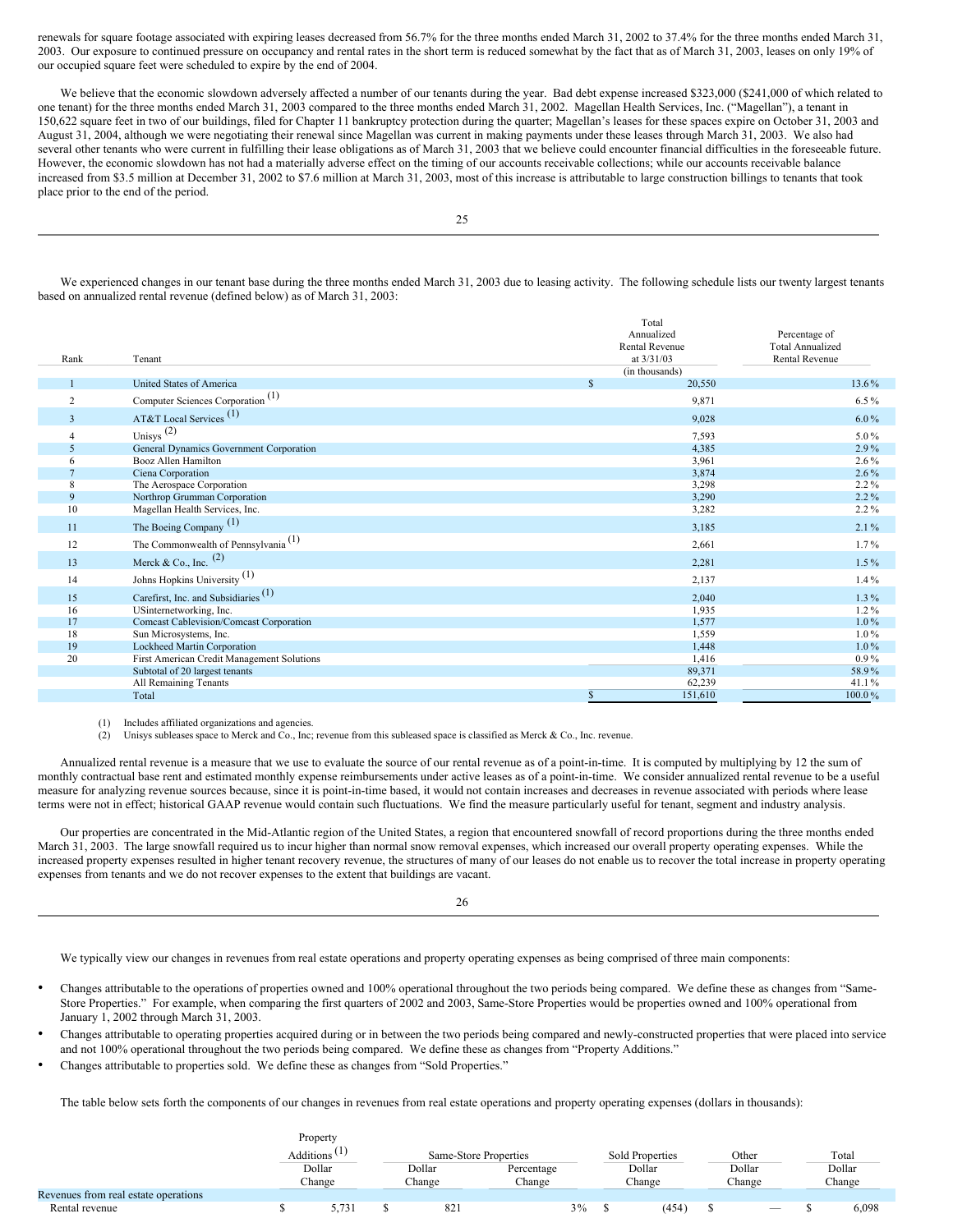| Tenant recoveries and other revenue<br>Total | 751<br>6,482 | 909<br>.,730   | 25%<br>50/2 | 27<br>(427 | 20<br>20 | 1,707<br>7.805 |
|----------------------------------------------|--------------|----------------|-------------|------------|----------|----------------|
| Property operating expenses                  | 2.040        | .824ء          | 20%         | (163)      |          | 3.778          |
| Number of operating properties               |              | Q <sub>2</sub> | N/A         |            | N/A      | 110            |

(1) Includes 11 acquired properties and 5 newly-constructed properties.

As the table above indicates, our total increase in revenues from real estate operations and property operating expenses was attributable primarily to the Property Additions. However, the total revenues from these properties were adversely affected by property vacancies and the slow lease-up of newly-constructed buildings, conditions that we believe were attributable to the economic slowdown. The increase in these properties' operating expenses included \$260,000 in snow removal expenses.

The increase in rental revenue from the Same-Store Properties includes a \$1.1 million increase in net revenue from the early termination of leases that is attributable to a lease terminated in March 2003. To explain further, when tenants terminate their lease obligations early, they typically pay a fee to break these obligations. We recognize such fees as revenue at the time of the lease terminations and write-off any deferred rents receivable associated with the leases against that revenue, the resulting remainder being the net revenue from the early termination of the leases. Rental revenue from the Same-Store Properties would have decreased had it not been for the net revenue from the early termination of leases due mostly to decreased occupancy in these properties; the average month-end occupancy levels in these properties decreased from 92.4% in the three months ended March 31, 2002 to 91.9% in the three months ended March 31, 2003. We attribute the decrease in occupancy to the economic slowdown in the United States, which we believe adversely affected business conditions and office occupancy rates in most of our regions. This trend increased competition for tenants and placed downward pressure on rental rates. Tenant recoveries and other revenue from the Same-Store Properties increased primarily due to the increase in property operating expenses described below.

The increase in the Same-Store Properties' property operating expenses included the following:

• \$1.5 million, or 849%, increase in snow removal due to higher snowfall in 2003; and

27

• \$213,000, or 135%, increase in expense associated with doubtful or uncollectible receivables, \$242,000 of which was attributable to one tenant that declared bankruptcy in a prior year.

Our interest expense and amortization of deferred financing costs increased 18% due primarily to a 25% increase in our average outstanding debt balance resulting from our 2002 and 2003 acquisition and construction activities, offset by a decrease in our weighted average interest rates from 6.5% to 5.9%. Of the \$1.3 million increase in our depreciation and other amortization expense, \$1.6 million was attributable to the Property Additions.

General and administrative expenses decreased \$222,000 or 10%, due primarily to additional employee bonus expense in 2002, including additional discretionary bonuses awarded to officers in 2002 that were associated with performance in the prior year.

During the three months ending March 31, 2003, we realized an increase of \$2.5 million in gains on sales of real estate, most of which related to an operating property which was reported in discontinued operations on our Consolidated Statements of Operations; Note 4 to the Consolidated Financial Statements contains further information regarding these real estate sales, and Note 15 to the Consolidated Financial Statements contains information regarding our income from discontinued operations.

Basic and diluted earnings per common share increased due primarily to the changes discussed above, including, most notably, the gains on sales of real estate.

#### **Liquidity and Capital Resources**

Cash provided from operations is our primary source of liquidity to fund dividends and distributions, pay debt service and fund working capital requirements. We expect to continue to use cash provided by operations to meet our short-term capital needs, including all property operating expenses, general and administrative expenses, debt service, dividend and distribution requirements and recurring capital improvements and leasing commissions. We do not anticipate borrowing to meet these requirements. Factors that could negatively affect our ability to generate cash from operations in the future are discussed in our 2002 Annual Report on Form 10-K.

We historically have financed our long-term capital needs, including property acquisition and construction activities, through a combination of the following:

- cash from operations;
- borrowings from our secured revolving credit facility with Bankers Trust Company (the "Revolving Credit Facility");
- borrowings from new loans;
- equity issuances of common shares, preferred shares, common units and/or preferred units;
- contributions from outside investors into real estate joint ventures; and
- proceeds from sales of real estate.

We often use our Revolving Credit Facility to initially finance much of our investing and financing activities. We then pay down our Revolving Credit Facility using proceeds from long-term borrowings collateralized by our properties as attractive financing conditions arise and equity issuances as attractive equity market conditions arise. Amounts available under the Revolving Credit Facility are generally computed based on 65% of the appraised value of properties pledged as collateral. As of May 7, 2003, the maximum amount available under our Revolving Credit Facility was \$122.9 million, of which \$12.9 million was unused.

In 2003, we entered into a secured revolving credit facility with Wachovia Bank, National Association for a maximum principal amount of \$25.0 million. As of May 7, 2003, \$6.1 million was unused, although such amount was not available for borrowing until additional properties were pledged as collateral.

### **Off-Balance Sheet Arrangements**

This section describes significant changes in our off-balance sheet arrangements from those described in the section entitled "Off-Balance Sheet Arrangements" in our 2002 Annual Report on Form 10-K. We own real estate through joint ventures when suitable equity partners are available at attractive terms. Each of our real estate joint ventures has a two-member management committee that is responsible for making major decisions (as set forth in the joint venture agreement), and we control one of the management committee positions in each case.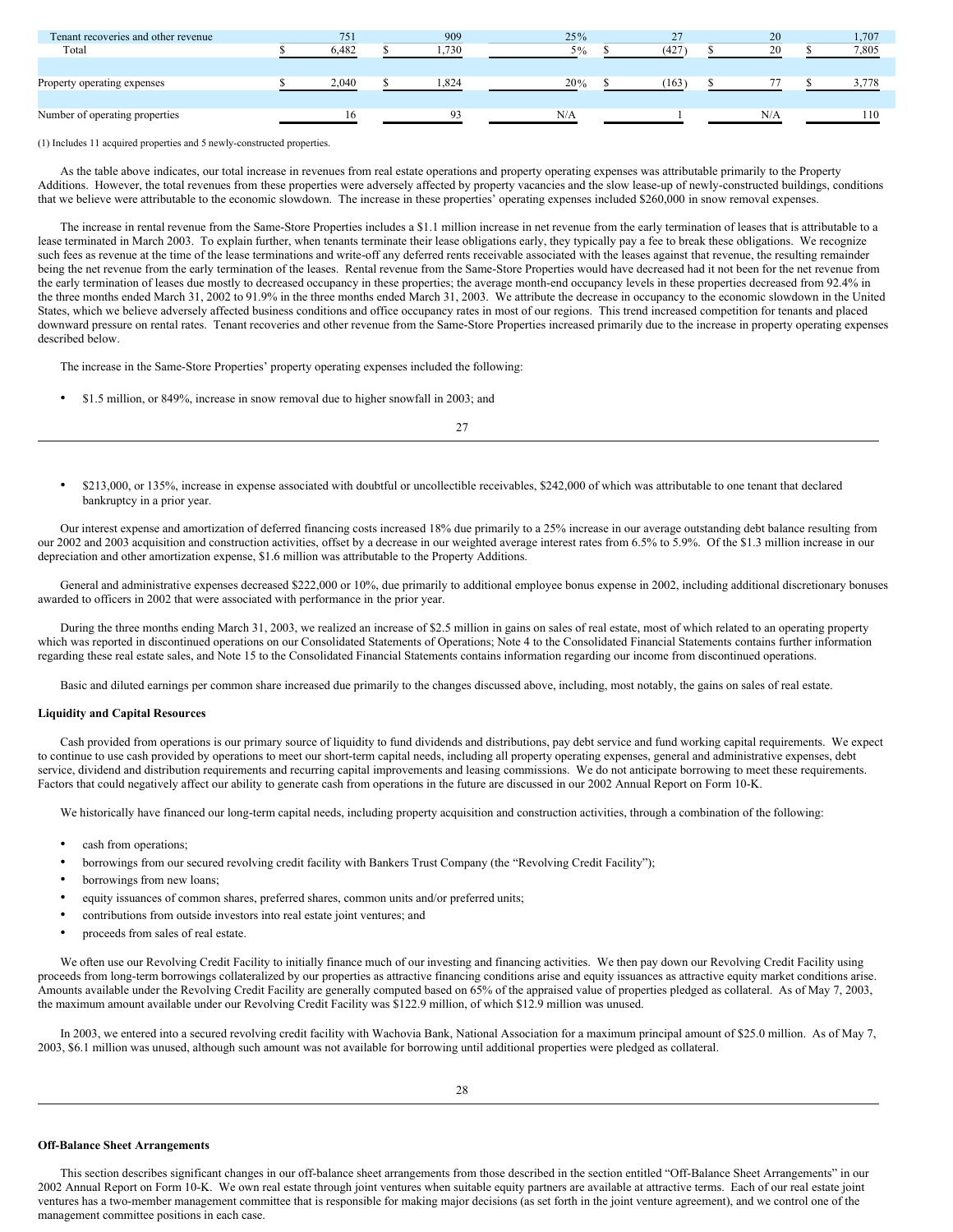During the three months ended March 31, 2003, we acquired a 20% interest in a construction joint venture that is managed by us, bringing our total investments in such joint ventures to two as of period end. The primary purpose behind the use of this joint venture structure is to enable us to leverage most of the equity requirements and reduce our risk in the project's construction. We have the option to acquire our joint venture partner's interest in this new joint venture for a pre-determined purchase price over a limited period of time. The earliest date that we can exercise this purchase option is September 1, 2004 for a purchase price of \$4.9 million. If we do not elect to exercise this purchase option, our partner can take control of the joint venture's management committee by appointing an additional position to the committee. We could be required to purchase our partner's interest for a minimum purchase price of \$4.9 million in the event that the joint venture defaults on its obligations as landlord or does not meet established construction completion timeframes. We serve as the sole guarantor for repayment of the joint venture's construction loans, although no such loans were outstanding as of March 31, 2003. We also have a unilateral obligation to make additional capital contributions of up to \$4.5 million if construction overruns or certain other events occur. We earn construction, property management and guaranty fees (once a construction loan is obtained) from this joint venture.

During the three months ended March 31, 2003, we contributed an office building into a joint venture in exchange for cash and a 20% interest in the joint venture. This joint venture enabled us to dispose of most of our investment in a property that we believe realized most of its earnings growth potential. We manage the joint venture's property operations and any required construction projects and earn fees for these services. Our joint venture partner has preference in receiving distributions of cash flows for a defined return; once our partner receives its defined return, we are entitled to receive distributions for a defined return and, once we receive that return, remaining distributions of cash flows are allocated based on percentages defined in the joint venture agreement.

29

| Mortgage and other loans payable at March 31, 2003 consisted of the following:                      |                   |        |
|-----------------------------------------------------------------------------------------------------|-------------------|--------|
|                                                                                                     | March 31,<br>2003 |        |
| Bankers Trust Company, Revolving Credit Facility, LIBOR + 1.75%, maturing March 2004 <sup>(1)</sup> | $\mathbb{S}$      | 99,000 |
| Teachers Insurance and Annuity Association of America, 6.89%, maturing November 2008                |                   | 78,572 |
| Teachers Insurance and Annuity Association of America, 7.72%, maturing October 2006                 |                   | 56,914 |
| KeyBank National Association, LIBOR + 1.75%, maturing November 2003 <sup>(1)</sup>                  |                   | 36,000 |
| Metropolitan Life Insurance Company, 6.91%, maturing June 2007                                      |                   | 33,653 |
| Teachers Insurance and Annuity Association of America, 7.0%, maturing March 2009                    |                   | 33,593 |
| Allstate Life Insurance Company, 5.6%, maturing January 2013                                        |                   | 29,310 |
| State Farm Life Insurance Company, 6.51%, maturing August 2012                                      |                   | 27,487 |
| Mutual of New York Life Insurance Company, 7.79%, maturing August 2004 <sup>(1)</sup>               |                   | 26,415 |
| Transamerica Life Insurance and Annuity Company, 7.18%, maturing August 2009                        |                   | 25,888 |
| State Farm Life Insurance Company, 7.9%, maturing April 2008                                        |                   | 25,312 |
| Transamerica Occidental Life Insurance Company, 7.3%, maturing May 2008                             |                   | 20,586 |
| Allstate Life Insurance Company, 6.93%, maturing July 2008                                          |                   | 20,446 |
| Allstate Life Insurance Company, 5.6%, maturing January 2013                                        |                   | 19,540 |
| Wachovia Bank, National Association, LIBOR + 1.9%, maturing January 2005 <sup>(2)</sup>             |                   | 18,900 |
| Transamerica Life Insurance and Annuity Company, 8.3%, maturing October 2005                        |                   | 17,063 |
| Jolly Knolls, LLC, 3%, maturing December 2007 <sup>(3)</sup>                                        |                   | 17,003 |
| KeyBank National Association, LIBOR + 2.0%, maturing August $2003(1)$                               |                   | 16,000 |
| Northwestern Mutual Life Insurance Company, 7.0%, maturing February 2010                            |                   | 15,809 |
| Allstate Life Insurance Company, 7.14%, maturing September 2007                                     |                   | 15,612 |
| IDS Life Insurance Company, 7.9%, maturing March 2008                                               |                   | 13,223 |
| Bank of America, LIBOR + 1.75%, maturing December $2003(4)$                                         |                   | 12,710 |
| SunTrust Bank, LIBOR + 1.5%, maturing July 2003 <sup>(5)</sup>                                      |                   | 12,000 |
| Allfirst Bank, LIBOR +1.75%, maturing April 2004                                                    |                   | 10,904 |
| Teachers Insurance and Annuity Association of America, 8.35%, maturing October 2006                 |                   | 7,710  |
| Allfirst Bank, LIBOR + 1.75%, maturing July 2003                                                    |                   | 6,392  |
| Aegon USA Realty Advisors, Inc., 8.29%, maturing May 2007                                           |                   | 5,614  |
| Citibank Federal Savings Bank, 6.93%, maturing July 2008                                            |                   | 4,868  |
| Seller loan, 8.0%, maturing May 2007                                                                |                   | 1,466  |
|                                                                                                     |                   |        |

(1) May be extended for a one-year period, subject to certain conditions.

(2) Individual borrowings under this line of credit have one-year maturities.

(3) Note with a face value of \$18,433, discounted using a rate of 6%. The lender is an affiliate of Constellation Real Estate, Inc.

(4) Construction loan with a total commitment of \$14,000.

(5) May be extended for two six-month periods, subject to certain conditions.

We have guaranteed the repayment of \$229.7 million of the mortgage and other loans set forth above.

#### **Tabular Disclosure of Contractual Obligations**

The following table summarizes certain of our material contractual cash obligations associated with investing and financing activities as of March 31, 2003 (in thousands):

|                                       |        |              | For the Periods Ended December 31, |              |         |            |         |       |         |
|---------------------------------------|--------|--------------|------------------------------------|--------------|---------|------------|---------|-------|---------|
|                                       | 2003   | 2004 to 2005 |                                    | 2006 to 2007 |         | Thereafter |         | Total |         |
| Contractual obligations               |        |              |                                    |              |         |            |         |       |         |
| Mortgage loans payable <sup>(1)</sup> | 89.922 |              | 197.011                            |              | 139.030 |            | 282,027 |       | 707,990 |
| Acquisitions of properties $(2)$      | 8,881  |              | $\overline{\phantom{a}}$           |              | _       |            |         |       | 8,881   |
| Capital lease obligations $(3)$       | 29     |              | 44                                 |              |         |            | ___     |       | 76      |

30

707,990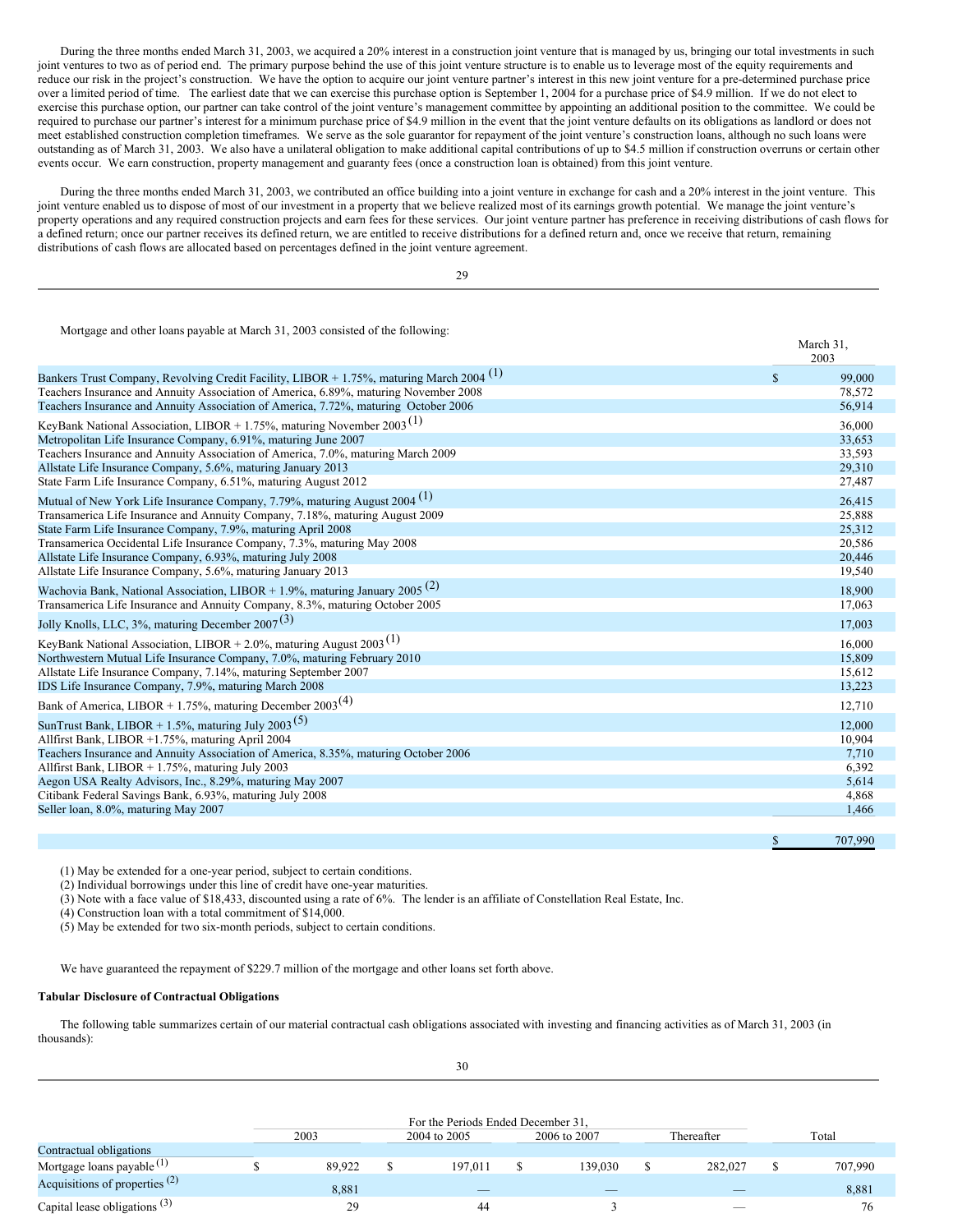| Operating leases $(3)$                           | .016   | 2,217   | 1,067                    | 32,064  | 36,364  |
|--------------------------------------------------|--------|---------|--------------------------|---------|---------|
| Total contractual cash obligations               | 99.848 | 199,272 | 140.100                  | 314,091 | 753,311 |
|                                                  |        |         |                          |         |         |
| Other commitments $(4)$                          |        |         |                          |         |         |
| Guarantees of joint venture loans <sup>(5)</sup> | .130   | 10.555  | $\overline{\phantom{a}}$ | _       | 11.685  |

(1) Our loan maturities in 2003 include \$16.0 million in August and \$36.0 million in November, each of which may be extended for a one-year period, subject to certain conditions; they also include a \$12.0 million maturity in July that may be extended for two six-month periods, subject to certain conditions. We expect to repay our other 2003 loan maturities primarily by obtaining new loans

(2) Represents the second phase of a 108-acre land parcel that we were under contract to acquire from Constellation Real Estate, Inc., a related party. We acquired the first phase of this project on January 24, 2003 for \$21,339, of which \$18,433 was financed by a seller-provided mortgage loan that we recorded at a discount of \$1,516 (see Note 4 to the consolidated financial statements). We expect to acquire the second phase by mid-2003 using proceeds from an additional seller-provided mortgage loan.

(3) We expect to pay these items using cash generated from operations.

(4) Not included in this section are amounts contingently payable by us to acquire the membership interests of certain real estate joint venture partners or make additional contributions to fund construction overruns in joint ventures.

(5) We do not expect to have to fulfill our obligation as guarantor of joint venture loans.

In addition to the commitments set forth above, we had tenant improvement costs to incur on leases in place at March 31, 2003 that we expect to fund using cash flows from operations. We had preliminary construction costs to incur on projects that we expect to finance initially using cash reserves and long-term using construction loan facilities expected to be obtained. We also were under contract to incur costs under construction projects that we manage for third-parties; these third-parties are under contract to reimburse us for these costs. We had no other material contractual obligations as of March 31, 2003.

#### **Investing and financing activities for the three months ended March 31, 2003**

During the three months ended March 31, 2003, we acquired one office building totaling 155,000 square feet for \$18.0 million and a parcel of land for \$21.3 million. These acquisitions were financed using the following:

- \$31.5 million from new mortgage loans;
- \$2.5 million in borrowings from our Revolving Credit Facility;
- \$2.3 million in funds escrowed from a previous property sale; and
- cash reserves for the balance.

We intend to develop the new parcel of land acquired and construct multiple buildings on the land. We expect that the land will require approximately \$2.0 million in development related costs over the next two years prior to commencement of construction activities on the buildings; we expect to fund these costs using a combination of cash flow from operations and proceeds from our Revolving Credit Facility. When construction of the buildings is ready to commence, we expect to obtain construction loans to finance the construction activities. In addition, as construction of the buildings commences, we will need to pay down the portion of the existing loan on the property that is attributable to the land where the construction is taking place (the total loan balance at March 31, 2003 was \$18.4 million, excluding a discount recorded on

31

the loan); we expect to fund these loan pay downs primarily using proceeds from our Revolving Credit Facility. The timing of development and construction activities is dependent on the demand for office space in the real estate market.

During the three months ended March 31, 2003, a building totaling 123,743 square feet that was partially operational and 63% pre-leased at December 31, 2002 became 100% operational. We estimate that costs incurred for this project will total approximately \$23.5 million upon completion of this project. Costs incurred on this project through March 31, 2003 totaled \$21.8 million, of which \$180,000 was incurred in the three months ended March 31, 2003. We have a construction loan facility in place totaling \$14.0 million to finance the construction of this project; borrowings under this facility totaled \$12.7 million at March 31, 2003. We also used borrowings from our Revolving Credit Facility and cash reserves funded by a portion of our debt refinancing proceeds.

The table below sets forth the major components of our 2003 property additions (in thousands):

|                                              | For the three<br>months ended<br>March 31, 2003 |
|----------------------------------------------|-------------------------------------------------|
|                                              |                                                 |
| Acquisitions                                 | 37.918                                          |
| Construction and development                 | 1,801                                           |
| Tenant improvements on operating properties  | 2,315(1)                                        |
| Capital improvements on operating properties | 296                                             |
|                                              | 42,330                                          |

(1) Tenant improvement costs incurred on newly-constructed properties are classified in this table as construction and development.

Our investments in unconsolidated real estate joint ventures increased \$1.7 million during the three months ended March 31, 2003 due primarily to advances to NBP 140, LLC and our investment in Route 46 Partners, LLC, which is discussed in Note 5 to our Consolidated Financial Statements.

During the three months ended March 31, 2003, we sold an office building and two land parcels for \$21.3 million. We also contributed an office building into a joint venture and subsequently received a \$20.0 million cash distribution; we provided a loan of \$3.3 million to an affiliate of our partner in the joint venture. The net proceeds from these transactions after transaction costs and the \$3.3 million loan provided by us totaled \$37.0 million; these proceeds were used as follows:

- \$29.5 million to pay down our Revolving Credit Facility; and
- \$7.5 million to fund a cash escrow that will be applied towards a future acquisition;

During 2003, we borrowed \$38.5 million under mortgages and other loans, excluding our Revolving Credit Facility; the proceeds from these borrowings were used as follows:

- \$31.5 million to finance acquisitions;
- \$4.0 million to pay down our Revolving Credit Facility;
- \$1.1 million to finance construction activities; and
- the balance to fund cash reserves.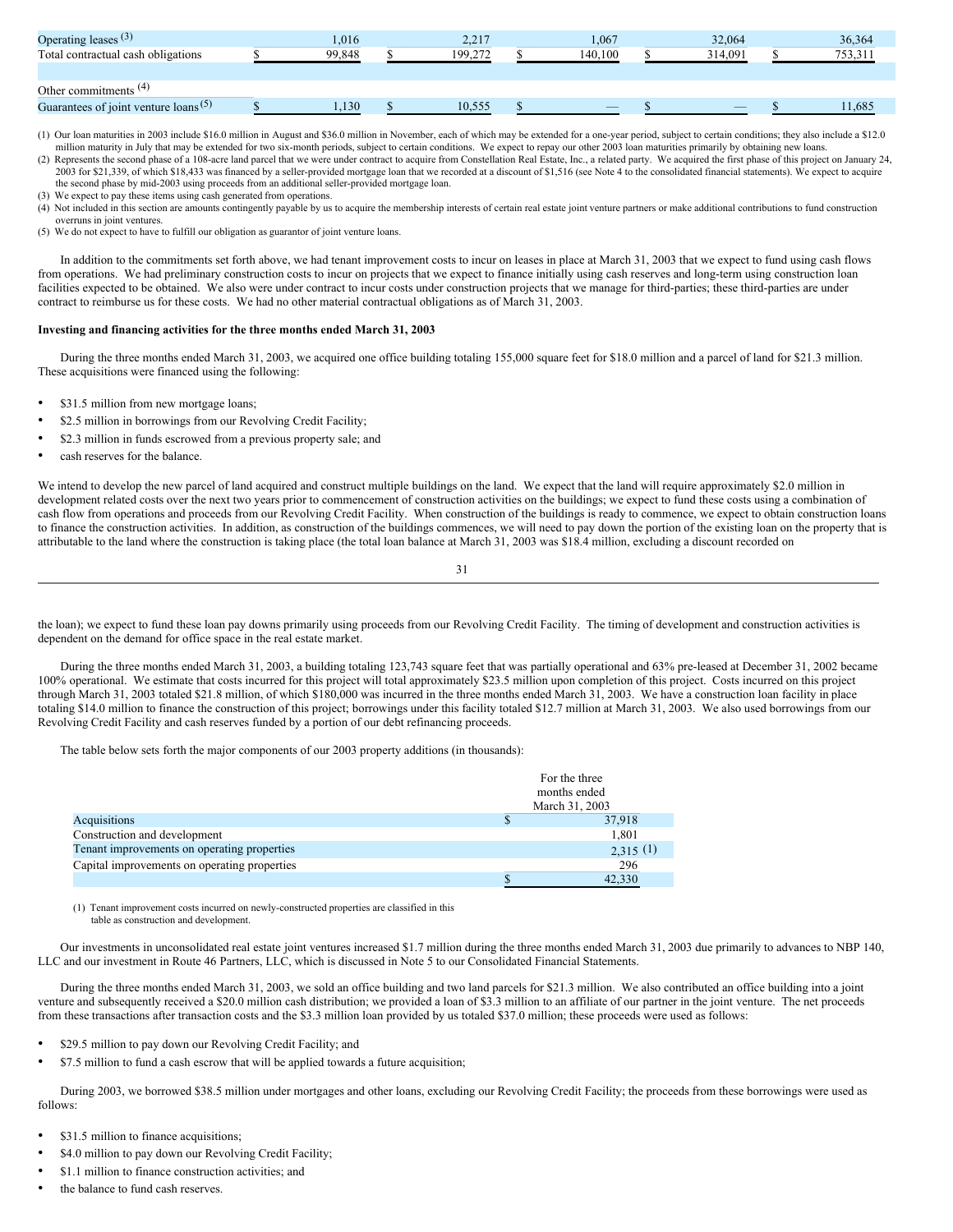We generated net cash flow from operating activities of \$15.2 million for the three months ended March 31, 2003, an increase of \$3.3 million from the three months ended March 31, 2002; this increase was due primarily to operating cash flow generated from our newly-acquired and newly-constructed properties. Our net cash flow from investing activities for the three months ended March 31, 2003 increased \$24.0 million from the three months ended March 31, 2002 due primarily to a \$35.6 million

32

increase in proceeds from sales of properties, offset by a \$7.1 million increase in purchases of and additions to commercial real estate. Our net cash flow from financing activities for the three months ended March 31, 2003 decreased \$24.6 million from the three months ended March 31, 2002; this decrease included the following: a \$23.1 million decrease in proceeds from the issuance of equity instruments; a \$17.2 million increase in repayments of mortgage and other loans; and a \$9.0 million decrease in cash flow associated with loans recorded for real estate joint ventures accounted for using the financing method of accounting.

#### **Funds From Operations**

Funds from operations ("FFO") means net income (loss) computed using GAAP, excluding gains (or losses) from debt restructuring and sales of real estate, plus real estate-related depreciation and amortization and after adjustments for unconsolidated partnerships and joint ventures. Gains from newly-developed properties less accumulated depreciation, if any, required under GAAP are included in FFO on the basis that development services is the primary revenue generating activity; we believe that inclusion of these development gains is in compliance with the FFO definition, although others may interpret the definition differently. Accounting for real estate assets using historical cost accounting under GAAP assumes that the value of real estate assets diminishes predictably over time. The National Association of Real Estate Investment Trusts ("NAREIT") stated in its April 2002 White Paper on Funds from Operations "since real estate asset values have historically risen or fallen with market conditions, many industry investors have considered presentations of operating results for real estate companies that use historical cost accounting to be insufficient by themselves." As a result, the concept of FFO was created by NAREIT for the REIT industry to "address this problem." We agree with the concept of FFO and believe that FFO is useful to investors as a supplemental measure of operating performance. In addition, since most equity REITs provide FFO information to the investment community, we believe that FFO is useful to investors as a supplemental measure for comparing our results to those of other equity REITs, although the FFO we present may not be comparable to the FFO of other REITs since they may interpret the current NAREIT definition of FFO differently or they may not use the current NAREIT definition of FFO. We believe that net income available to common shareholders is the most directly comparable GAAP measure to FFO. Our FFO for the three months ended March 31, 2003 and 2002 and our reconciliation of FFO to net income available to common shareholders are set forth in the following table:

33

|                                                                                      |               | For the three months ended<br>March 31,<br>2003 | $2002^{(1)}$ |        |
|--------------------------------------------------------------------------------------|---------------|-------------------------------------------------|--------------|--------|
|                                                                                      |               | (Dollars and shares in thousands)               |              |        |
| Net income available to common shareholders                                          | $\mathcal{S}$ | 5,454                                           | S            | 2,762  |
| Add: Real estate-related depreciation and amortization                               |               | 7,980                                           |              | 6,828  |
| Add: Minority interests - common units in the Operating Partnership                  |               | 2,233                                           |              | 1,337  |
| Less: Gain on sales of real estate properties, excluding redevelopment portion $(2)$ |               | (2, 843)                                        |              | (93)   |
| Funds from operations - basic ("basic FFO")                                          |               | 12,824                                          |              | 10,834 |
| Add: Preferred unit distributions                                                    |               | 572                                             |              | 572    |
| Add: Convertible preferred share dividends                                           |               | 136                                             |              | 136    |
| Add: Restricted common share dividends                                               |               | 83                                              |              |        |
| Expense associated with dilutive options                                             |               | 6                                               |              | 14     |
| Funds from operations - diluted ("diluted FFO")                                      |               | 13,621                                          | S            | 11,556 |
|                                                                                      |               |                                                 |              |        |
| Weighted average common shares                                                       |               | 23,323                                          |              | 20,889 |
| Conversion of weighted average common units                                          |               | 8,990                                           |              | 9.607  |
| Weighted average common shares/units - basic FFO                                     |               | 32,313                                          |              | 30,496 |
| Conversion of share options                                                          |               | 1.015                                           |              | 828    |
| Conversion of weighted average preferred shares                                      |               | 1,197                                           |              | 1,197  |
| Conversion of weighted average preferred units                                       |               | 2,421                                           |              | 2,421  |
| Restricted common shares                                                             |               | 330                                             |              |        |
| Weighted average common shares/units - diluted FFO                                   |               | 37,276                                          |              | 34,942 |
|                                                                                      |               |                                                 |              |        |
| Other information:                                                                   |               |                                                 |              |        |
| Straight-line rent adjustments                                                       | \$            | 1,177                                           | \$           | 214    |
| Recurring capital improvements                                                       |               | 2,756                                           | \$           | 1,618  |
| Amortization of origination value of leases on acquired properties                   | \$            | 549                                             | S            | 226    |

(1) In 2003, we recorded a reclassification in connection with our accounting under Statement of Financial Accounting Standards No. 141, "Business Combinations" ("SFAS 141"). We also in 2003 recorded a reclassification of 2002 losses on early retirement of debt in connection with our adoption of Statement of Financial Accounting Standards No. 145, "Rescission of FASB Statements No. 4, 44 and 64, Amendment of FASB Statement No. 13 and Technical Corrections" ("SFAS No. 145") on January 1, 2003. These reclassifications changed basic and diluted FFO from what was reported in previous filings with the Securities and Exchange Commission. See Note 3 for additional information pertaining to these adjustments and SFAS 141 and 145. (2) Gains from newly-developed properties less accumulated depreciation, if any, required under GAAP are included in FFO on the basis that development services is the primary revenue generating

activity; we believe that inclusion of these development gains is in compliance with the FFO definition, although others may interpret the definition differently.

#### **Inflation**

<span id="page-18-0"></span>We were not significantly affected by inflation during the periods presented in this report due primarily to the relatively low inflation rates in our markets. Most of our tenants are obligated to pay their share of a building's operating expenses to the extent such expenses exceed amounts established in their leases, based on historical expense levels. In addition, some of our tenants are obligated to pay their full share of a building's operating expenses. These arrangements somewhat reduce our exposure to increases in such costs resulting from inflation.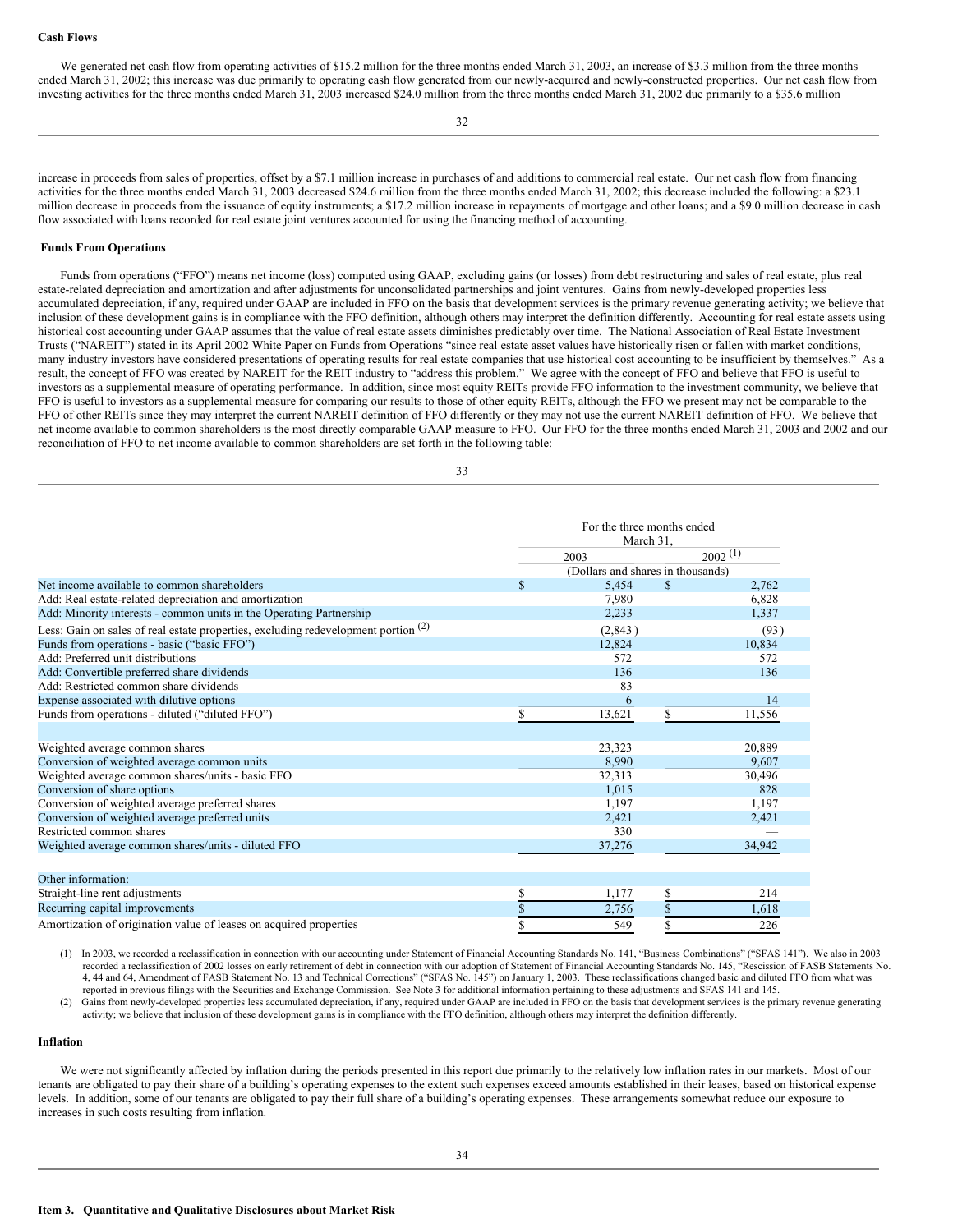We are exposed to certain market risks, the most predominant of which is change in interest rates. Increases in interest rates can result in increased interest expense under our Revolving Credit Facility and our other mortgage loans payable carrying variable interest rate terms. Increases in interest rates can also result in increased interest expense when our loans payable carrying fixed interest rate terms mature and need to be refinanced. Our debt strategy favors long-term, fixed-rate, secured debt over variable-rate debt to minimize the risk of short-term increases in interest rates. As of March 31, 2003, 70.1% of our mortgage and other loans payable balance carried fixed interest rates. We also use interest rate swap agreements to reduce the impact of interest rate changes.

The following table sets forth information relating to our long-term debt obligations, including principal obligations by scheduled maturity and weighted average interest rates at March 31, 2003 (dollars in thousands):

|                       | For the Periods Ended December 31. |  |              |  |                          |  |                          |  |                          |  |                          |         |
|-----------------------|------------------------------------|--|--------------|--|--------------------------|--|--------------------------|--|--------------------------|--|--------------------------|---------|
|                       | $2003^{(1)}$                       |  | $2004^{(2)}$ |  | 2005                     |  | 2006                     |  | 2007                     |  | Thereafter               | Total   |
| Long term debt:       |                                    |  |              |  |                          |  |                          |  |                          |  |                          |         |
| Fixed rate            | 6.696                              |  | 38.735       |  | 29.596                   |  | 73.293                   |  | 65.737                   |  | 282,027                  | 496,084 |
| Average interest rate | $7.10\%$                           |  | 6.87%        |  | 6.88%                    |  | 6.80%                    |  | $6.55\%$                 |  | 6.12%                    | 6.46%   |
| Variable rate         | 83.226                             |  | 128.680      |  | $\overline{\phantom{a}}$ |  | $-$                      |  | $\overline{\phantom{a}}$ |  | $\overline{\phantom{a}}$ | 211,906 |
| Average interest rate | 3.04%                              |  | $2.33\%$     |  | _                        |  | $\overline{\phantom{a}}$ |  |                          |  |                          | 2.82%   |

(1) Includes maturities of \$16.0 million in August and \$36.0 million in November, each of which may be extended for a one-year period, subject to certain conditions; also includes a \$12.0 million maturity in July that may be extended for two six-month periods, subject to certain conditions.

(2) Includes maturities of \$99.0 million in March and \$25.8 million in August, each of which may be extended for a one-year period, subject to certain conditions.

The fair market value of our mortgage and other loans payable was \$742.7 million at March 31, 2003.

The following table sets forth information pertaining to our derivative contracts in place as of March 31, 2003 and their respective fair values:

|                    | Notional<br>Amount |            |           |            | Fair value on<br>March 31, |
|--------------------|--------------------|------------|-----------|------------|----------------------------|
| Nature of          | (in                | One-Month  | Effective | Expiration | 2003 (in                   |
| Derivative         | millions)          | LIBOR base | Date      | Date       | thousands)                 |
| Interest rate swap | 50.0               | 2.308%     | 1/2/03    | 1/3/05     | (660)                      |
| Interest rate swap | 50.0               | 1.520%     | 1/7/03    | 1/2/04     | (133)                      |
| Total              |                    |            |           |            | (793)                      |

Based on our variable-rate debt balances, our interest expense would have increased by \$333,000 during the three months ended March 31, 2003 if interest rates were 1% higher.

### <span id="page-19-0"></span>**Item 4. Controls and Procedures**

An evaluation of the effectiveness of the design and operation of our disclosure controls and procedures was carried out by us under the supervision and with the participation of our management, including our Chief Executive Officer, Chief Operating Officer and Chief Financial Officer, within 90 days prior to the filing date of this report. Based on that evaluation, the Chief Executive Officer, Chief Operating Officer and Chief Financial Officer concluded that our disclosure controls and procedures are functioning effectively to provide reasonable assurance that the information required to be disclosed by us

35

in reports filed under the Securities Exchange Act of 1934 is recorded, processed, summarized and reported within the time periods specified in the Securities and Exchange Commission's rules and forms. A controls system, no matter how well designed and operated, cannot provide absolute assurance that the objectives of such system are met, and no evaluation of controls can provide absolute assurance that all control issues and instances of fraud, if any, within a company have been detected. Subsequent to the date of the most recent evaluation, there were no significant changes in our internal controls or in other factors that could significantly affect the internal controls, including any corrective actions with regard to significant deficiencies and material weaknesses.

### <span id="page-19-1"></span>**PART II**

### <span id="page-19-2"></span>**Item 1. Legal Proceedings**

Not applicable

<span id="page-19-3"></span>**Item 2. Changes in Securities and Use of Proceeds**

Not applicable

#### <span id="page-19-4"></span>**Item 3. Defaults Upon Senior Securities**

Not applicable

### <span id="page-19-5"></span>**Item 4. Submission of Matters to a Vote of Security Holders**

Not applicable

### <span id="page-19-6"></span>**Item 5. Other Information**

Not applicable

#### <span id="page-19-7"></span>**Item 6. Exhibits and Reports on Form 8-K**

(a) Exhibits: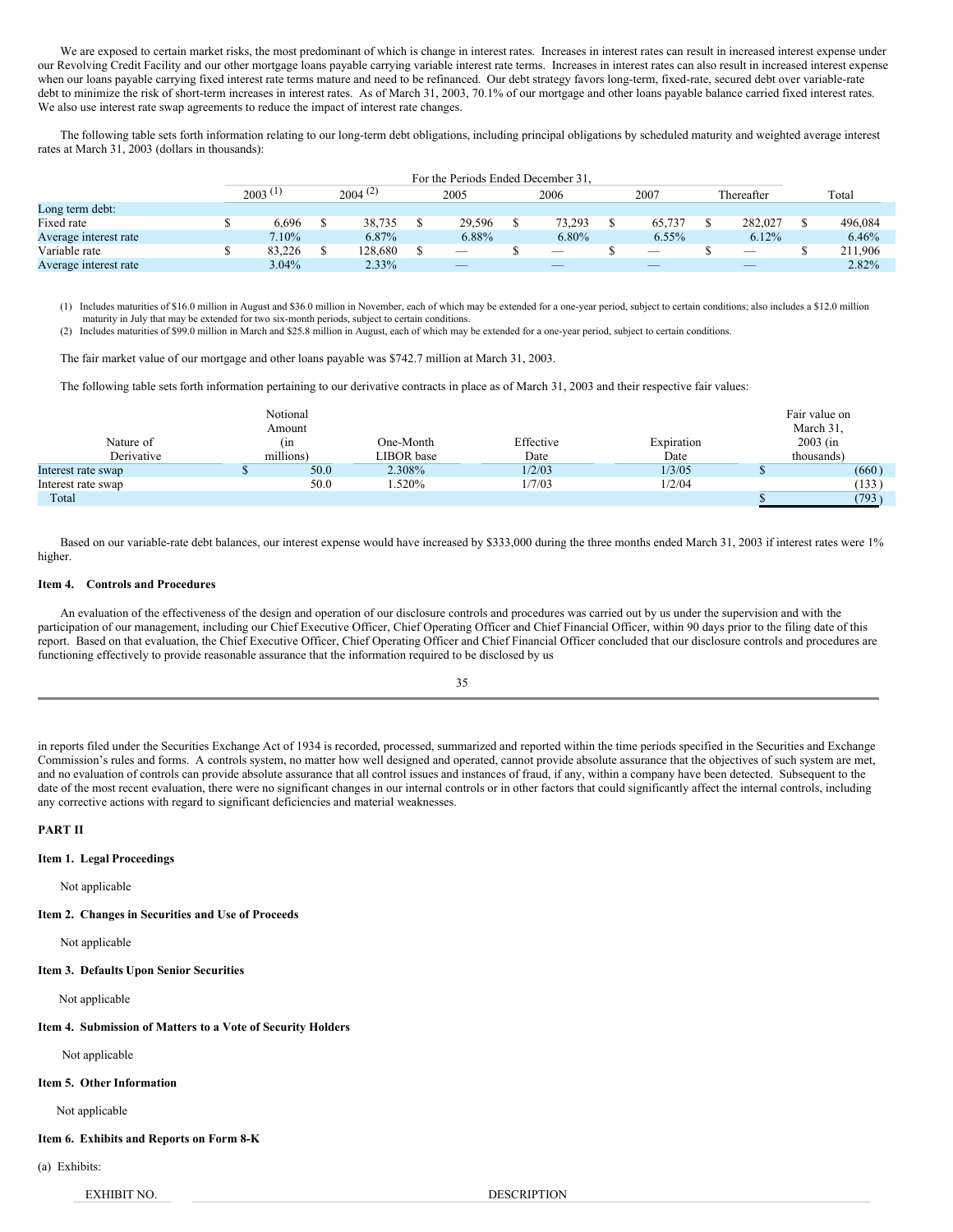| 3.1.1 | Amended and Restated Declaration of Trust of Registrant (filed with the Registrant's Registration Statement on Form S-4 (Commission<br>File No. 333-45649) and incorporated herein by reference).                                              |
|-------|------------------------------------------------------------------------------------------------------------------------------------------------------------------------------------------------------------------------------------------------|
| 3.1.2 | Articles of Amended and Restated Declaration of Trust (filed with the Company's Annual Report on Form 10-K on March 22, 2002 and<br>incorporated herein by reference).                                                                         |
| 3.1.3 | Articles Supplementary of Corporate Office Properties Trust Series A Convertible Preferred Shares, dated September 28, 1998 (filed with<br>the Company's Current Report on Form 8-K on October 13, 1998 and incorporated herein by reference). |

3.1.4 Articles Supplementary of Corporate Office Properties Trust Series B Convertible Preferred Shares, dated July 2, 1999 (filed with the Company's Current Report on Form 8-K on July 7, 1999 and incorporated herein by reference).

36

| <b>EXHIBIT NO.</b> | <b>DESCRIPTION</b>                                                                                                                                                                                                                                               |
|--------------------|------------------------------------------------------------------------------------------------------------------------------------------------------------------------------------------------------------------------------------------------------------------|
| 3.1.5              | Articles Supplementary of Corporate Office Properties Trust Series D Cumulative Convertible Redeemable Preferred Shares, dated<br>January 25, 2001 (filed with the Company's Annual Report on Form 10-K on March 22, 2001 and incorporated herein by reference). |
| 3.1.6              | Articles Supplementary of Corporate Office Properties Trust Series E Cumulative Redeemable Preferred Shares, dated April 3, 2001<br>(filed with the Registrant's Current Report on Form 8-K on April 4, 2001 and incorporated herein by reference).              |
| 3.1.7              | Articles Supplementary of Corporate Office Properties Trust Series F Cumulative Redeemable Preferred Shares, dated September 13,<br>2001 (filed with the Registrant's Current Report on Form 8-K on September 14, 2001 and incorporated herein by reference).    |
| 3.2                | Bylaws of Registrant (filed with the Registrant's Registration Statement on Form S-4 (Commission File No. 333-45649) and incorporated<br>herein by reference).                                                                                                   |
| 3.3                | Form of certificate for the Registrant's Common Shares of Beneficial Interest, \$0.01 par value per share (filed with the Registrant's<br>Registration Statement on Form S-4 (Commission File No. 333-45649) and incorporated herein by reference).              |
| 3.4                | Amended and Restated Registration Rights Agreement, dated March 16, 1998, for the benefit of certain shareholders of the Company<br>(filed with the Company's Quarterly Report on Form 10-Q on August 12, 1998 and incorporated herein by reference).            |
| 3.5                | Registration Rights Agreement, dated January 25, 2001, for the benefit of Barony Trust Limited (filed with the Company's Annual<br>Report on Form 10-K on March 22, 2001 and incorporated herein by reference).                                                  |
| 99.1               | Certification of the Chief Executive Officer under Title 18, Section 1350 of the United States Code, as adopted under Section 906 of the<br>Sarbanes-Oxley Act of 2002 (filed herewith).                                                                         |
| 99.2               | Certification of the Chief Operating Officer under Title 18, Section 1350 of the United States Code, as adopted under Section 906 of the<br>Sarbanes-Oxley Act of 2002 (filed herewith).                                                                         |
| 99.3               | Certification of the Chief Financial Officer under Title 18, Section 1350 of the United States Code, as adopted under Section 906 of the<br>Sarbanes-Oxley Act of 2002 (filed herewith).                                                                         |

b. We filed the following Current Report on Form 8-K in the first quarter of the year ended March 31, 2003:

Report dated January 29, 2003 containing Item 7 and Item 9 disclosures that were furnished in connection with the release of earnings on January 29, 2003. We also through this filing made available certain additional information pertaining to our properties and operations as of and for the period ended December 31, 2002.

37

### <span id="page-20-0"></span>**SIGNATURES**

Pursuant to the requirements of the Securities Act of 1934, the Registrant has duly caused this report to be signed on its behalf by the undersigned, thereunto duly authorized.

#### CORPORATE OFFICE PROPERTIES TRUST

| Date: May 14, 2003 | By: | /s/ Randall M. Griffin<br>Randall M. Griffin<br>President and Chief Operating Officer                      |  |
|--------------------|-----|------------------------------------------------------------------------------------------------------------|--|
| Date: May 14, 2003 | By: | /s/ Roger A. Waesche, Jr.<br>Roger A. Waesche, Jr.<br>Senior Vice President and Chief<br>Financial Officer |  |
|                    | 38  |                                                                                                            |  |

# <span id="page-20-1"></span>**CERTIFICATION**

I, Clay W. Hamlin, III, certify that: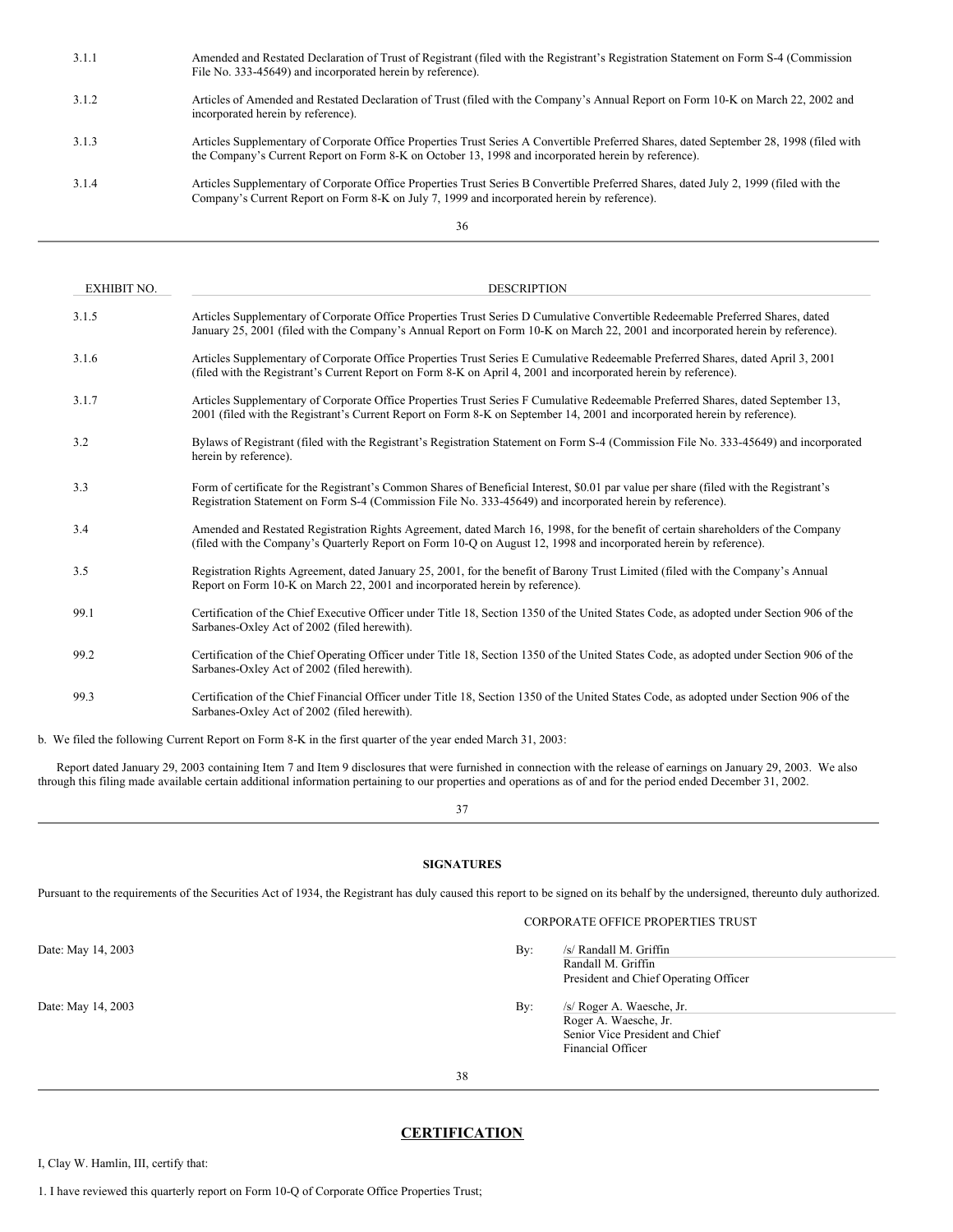2. Based on my knowledge, this quarterly report does not contain any untrue statement of a material fact or omit to state a material fact necessary to make the statements made, in light of the circumstances under which such statements were made, not misleading with respect to the period covered by this annual report;

3. Based on my knowledge, the financial statements, and other financial information included in this quarterly report, fairly present in all material respects the financial condition, results of operations and cash flows of the registrant as of, and for, the periods presented in this quarterly report;

4. The registrant's other certifying officers and I are responsible for establishing and maintaining disclosure controls and procedures (as defined in Exchange Act Rules 13a-14 and 15d-14) for the registrant and we have:

a) designed such disclosure controls and procedures to ensure that material information relating to the registrant, including its consolidated subsidiaries, is made known to us by others within those entities, particularly during the period in which this quarterly report is being prepared;

b) evaluated the effectiveness of the registrant's disclosure controls and procedures as of a date within 90 days prior to the filing date of this quarterly report (the "Evaluation Date"); and

c) presented in this quarterly report our conclusions about the effectiveness of the disclosure controls and procedures based on our evaluation as of the Evaluation Date;

5. The registrant's other certifying officers and I have disclosed, based on our most recent evaluation, to the registrant's auditors and the audit committee of the registrant's board of directors (or persons performing the equivalent functions):

a) all significant deficiencies in the design or operation of internal controls which could adversely affect the registrant's ability to record, process, summarize and report financial data and have identified for the registrant's auditors any material weaknesses in internal controls; and

b) any fraud, whether or not material, that involves management or other employees who have a significant role in the registrant's internal controls; and

6. The registrant's other certifying officers and I have indicated in this quarterly report whether there were significant changes in internal controls or in other factors that could significantly affect internal controls subsequent to the date of our most recent evaluation, including any corrective actions with regard to significant deficiencies and material weaknesses.

Date: May 14, 2003 By: /s/ Clay. W. Hamlin, III Clay W. Hamlin, III Chief Executive Officer

39

# **CERTIFICATION**

I, Randall M. Griffin, certify that:

1. I have reviewed this quarterly report on Form 10-Q of Corporate Office Properties Trust;

2. Based on my knowledge, this quarterly report does not contain any untrue statement of a material fact or omit to state a material fact necessary to make the statements made, in light of the circumstances under which such statements were made, not misleading with respect to the period covered by this quarterly report;

3. Based on my knowledge, the financial statements, and other financial information included in this quarterly report, fairly present in all material respects the financial condition, results of operations and cash flows of the registrant as of, and for, the periods presented in this quarterly report;

4. The registrant's other certifying officers and I are responsible for establishing and maintaining disclosure controls and procedures (as defined in Exchange Act Rules 13a-14 and 15d-14) for the registrant and we have:

a) designed such disclosure controls and procedures to ensure that material information relating to the registrant, including its consolidated subsidiaries, is made known to us by others within those entities, particularly during the period in which this quarterly report is being prepared;

b) evaluated the effectiveness of the registrant's disclosure controls and procedures as of a date within 90 days prior to the filing date of this quarterly report (the "Evaluation Date"); and

c) presented in this quarterly report our conclusions about the effectiveness of the disclosure controls and procedures based on our evaluation as of the Evaluation Date;

5. The registrant's other certifying officers and I have disclosed, based on our most recent evaluation, to the registrant's auditors and the audit committee of the registrant's board of directors (or persons performing the equivalent functions):

a) all significant deficiencies in the design or operation of internal controls which could adversely affect the registrant's ability to record, process, summarize and report financial data and have identified for the registrant's auditors any material weaknesses in internal controls; and

b) any fraud, whether or not material, that involves management or other employees who have a significant role in the registrant's internal controls; and

6. The registrant's other certifying officers and I have indicated in this quarterly report whether there were significant changes in internal controls or in other factors that could significantly affect internal controls subsequent to the date of our most recent evaluation, including any corrective actions with regard to significant deficiencies and material weaknesses.

Date: May 14, 2003 By: /s/ Randall M. Griffin

Randall M. Griffin President and Chief Operating Officer

# **CERTIFICATION**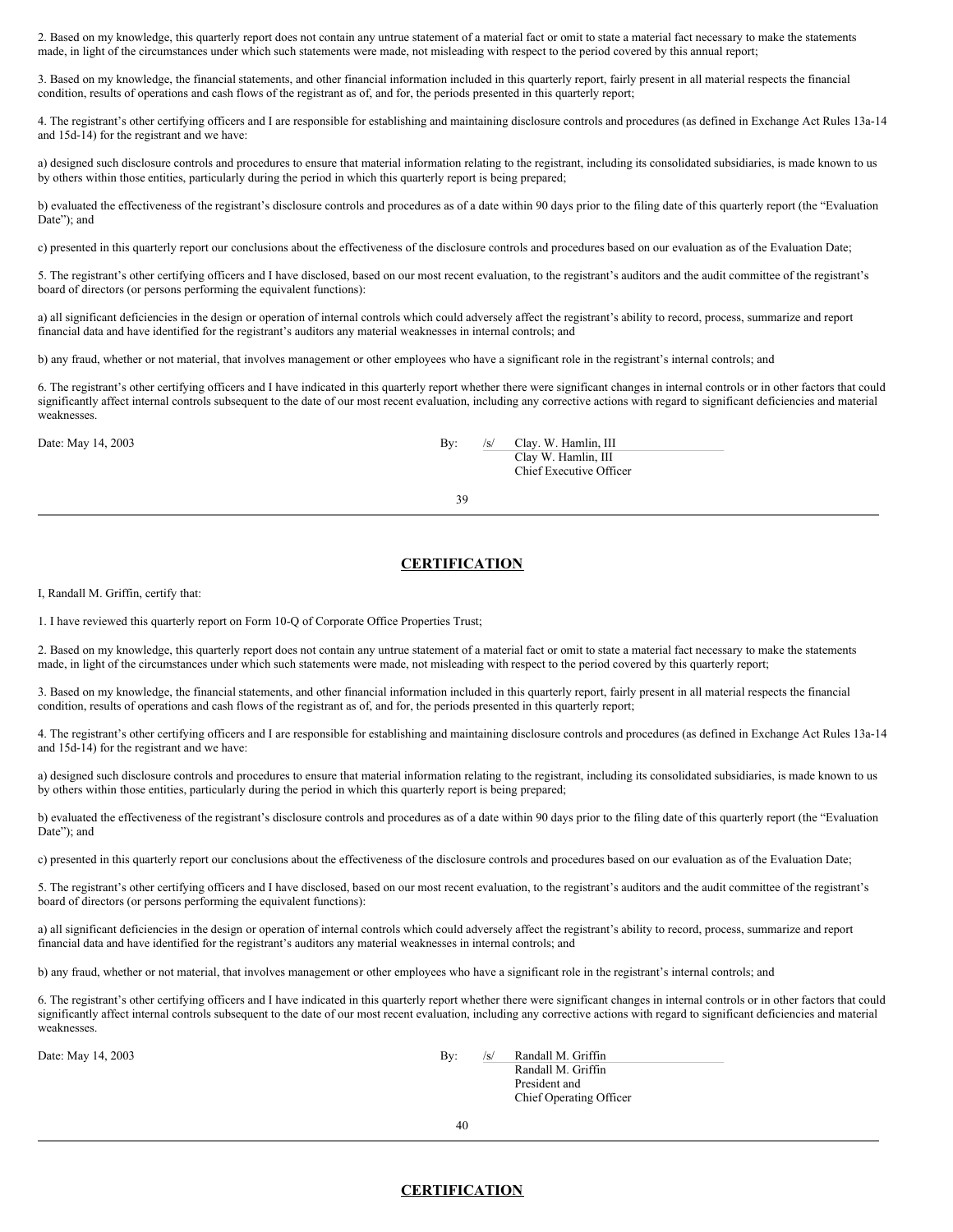I, Roger A. Waesche, Jr., certify that:

1. I have reviewed this quarterly report on Form 10-Q of Corporate Office Properties Trust;

2. Based on my knowledge, this quarterly report does not contain any untrue statement of a material fact or omit to state a material fact necessary to make the statements made, in light of the circumstances under which such statements were made, not misleading with respect to the period covered by this quarterly report;

3. Based on my knowledge, the financial statements, and other financial information included in this quarterly report, fairly present in all material respects the financial condition, results of operations and cash flows of the registrant as of, and for, the periods presented in this quarterly report;

4. The registrant's other certifying officers and I are responsible for establishing and maintaining disclosure controls and procedures (as defined in Exchange Act Rules 13a-14 and 15d-14) for the registrant and we have:

a) designed such disclosure controls and procedures to ensure that material information relating to the registrant, including its consolidated subsidiaries, is made known to us by others within those entities, particularly during the period in which this quarterly report is being prepared;

b) evaluated the effectiveness of the registrant's disclosure controls and procedures as of a date within 90 days prior to the filing date of this quarterly report (the "Evaluation Date"); and

c) presented in this quarterly report our conclusions about the effectiveness of the disclosure controls and procedures based on our evaluation as of the Evaluation Date;

5. The registrant's other certifying officers and I have disclosed, based on our most recent evaluation, to the registrant's auditors and the audit committee of the registrant's board of directors (or persons performing the equivalent functions):

a) all significant deficiencies in the design or operation of internal controls which could adversely affect the registrant's ability to record, process, summarize and report financial data and have identified for the registrant's auditors any material weaknesses in internal controls; and

b) any fraud, whether or not material, that involves management or other employees who have a significant role in the registrant's internal controls; and

6. The registrant's other certifying officers and I have indicated in this quarterly report whether there were significant changes in internal controls or in other factors that could significantly affect internal controls subsequent to the date of our most recent evaluation, including any corrective actions with regard to significant deficiencies and material weaknesses.

Date: May 14, 2003 By: /s/ Roger A. Waesche, Jr. Roger A. Waesche, Jr. Senior Vice President and Chief Financial Officer

41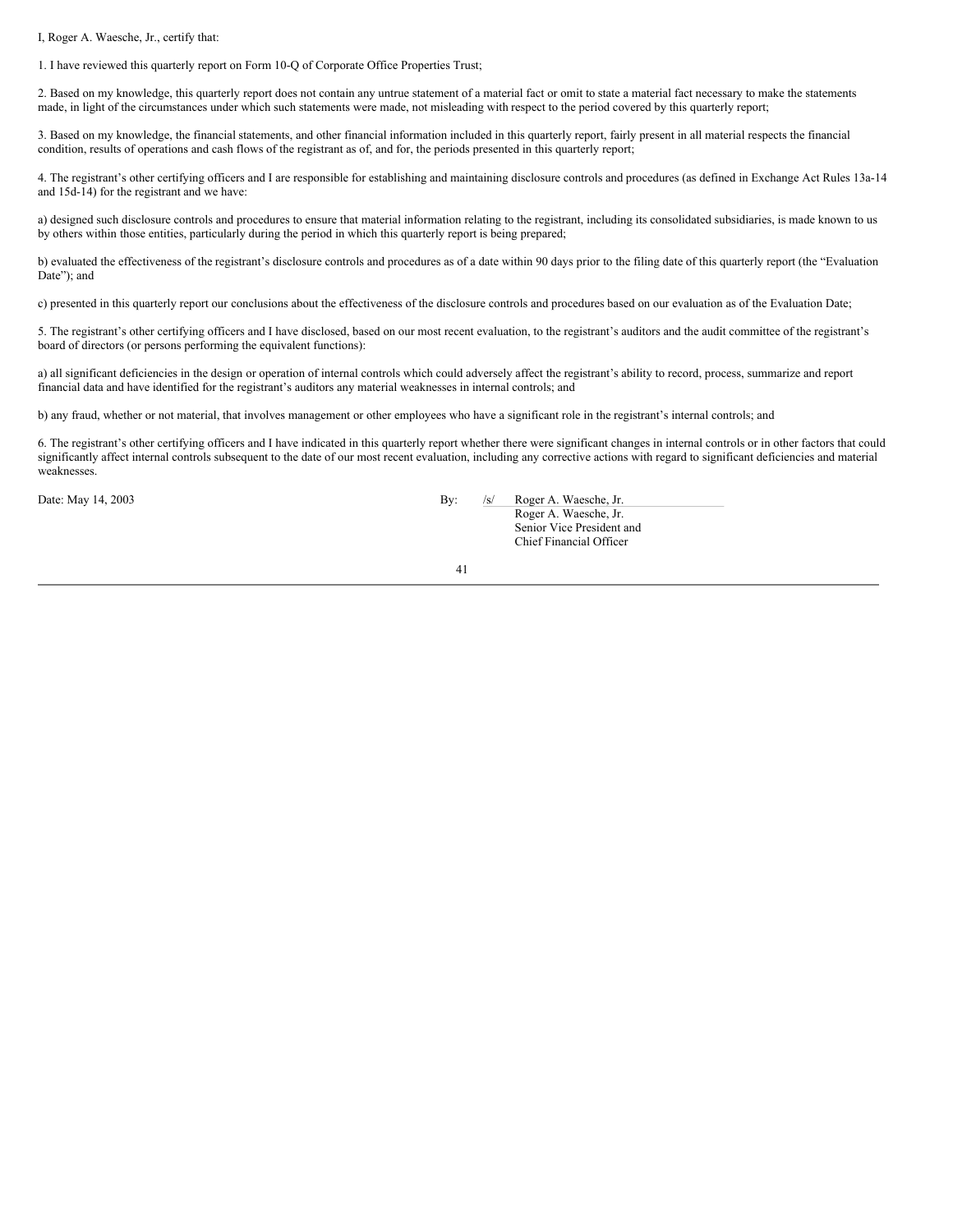### **Certification by the Chief Executive Officer Relating to a Periodic Report Containing Financial Statements**

I, Clay W. Hamlin, III, Chief Executive Officer of Corporate Office Properties Trust, a Maryland real estate investment trust (the "Company"), hereby certify, based on my knowledge, that:

(1) The Company's periodic report on Form 10-Q for the period ended March 31, 2003 (the "Form 10-Q") fully complies with the requirements of Section 13(a) or 15(d) of the Securities Exchange Act of 1934, as amended; and

(2) The information contained in the Form 10-Q fairly presents, in all material respects, the financial condition and results of operations of the Company.

\* \* \*

/s/ Clay W. Hamlin, III Clay W. Hamlin, III Chief Executive Officer Date: May 14, 2003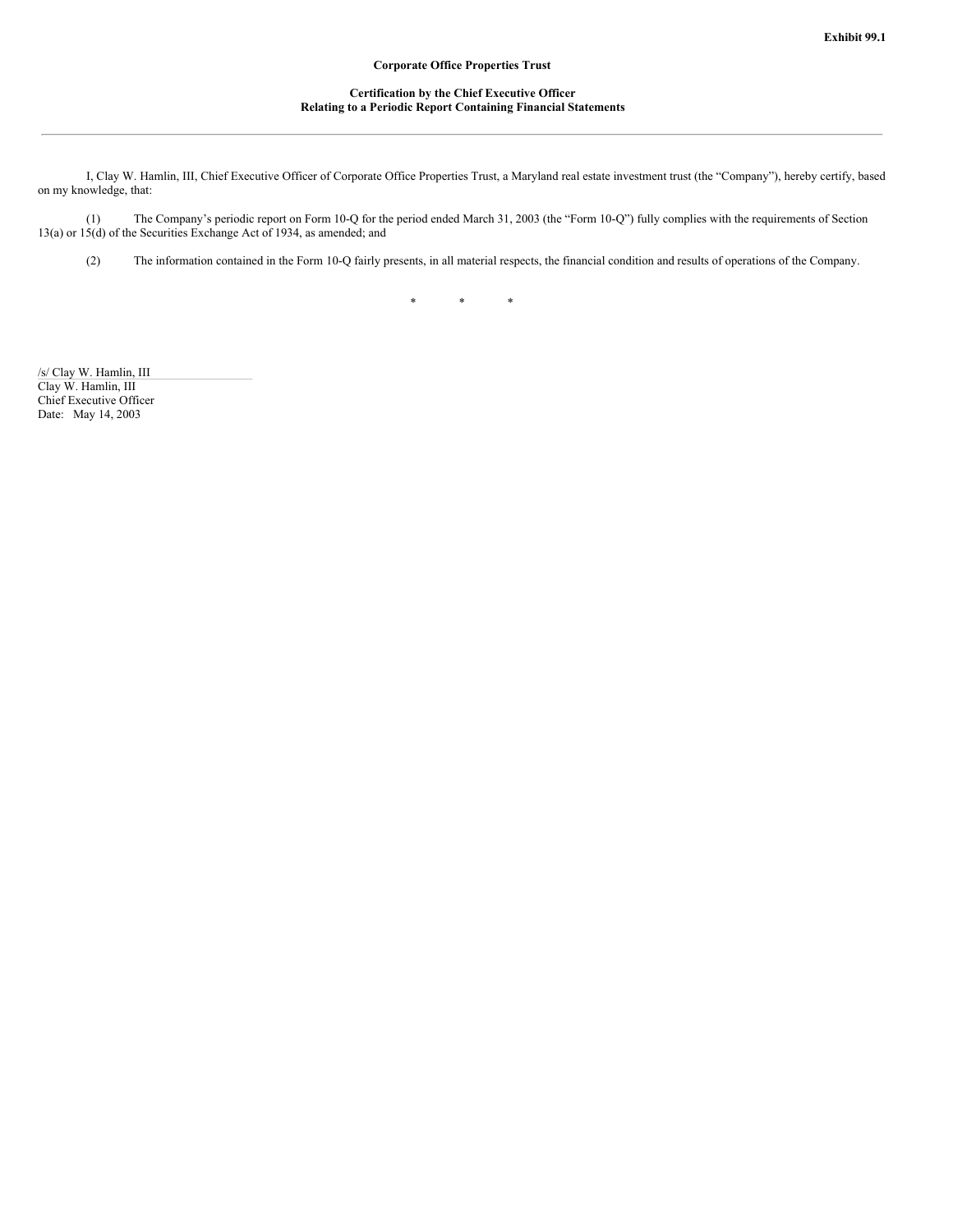### **Certification by the Chief Operating Officer Relating to a Periodic Report Containing Financial Statements**

I, Randall M. Griffin, Chief Operating Officer of Corporate Office Properties Trust, a Maryland real estate investment trust (the "Company"), hereby certify, based on my knowledge, that:

(1) The Company's periodic report on Form 10-Q for the period ended March 31, 2003 (the "Form 10-Q") fully complies with the requirements of Section 13(a) or 15(d) of the Securities Exchange Act of 1934, as amended; and

(2) The information contained in the Form 10-Q fairly presents, in all material respects, the financial condition and results of operations of the Company.

\* \* \*

/s/ Randall M. Griffin Randall M. Griffin Chief Operating Officer Date: May 14, 2003